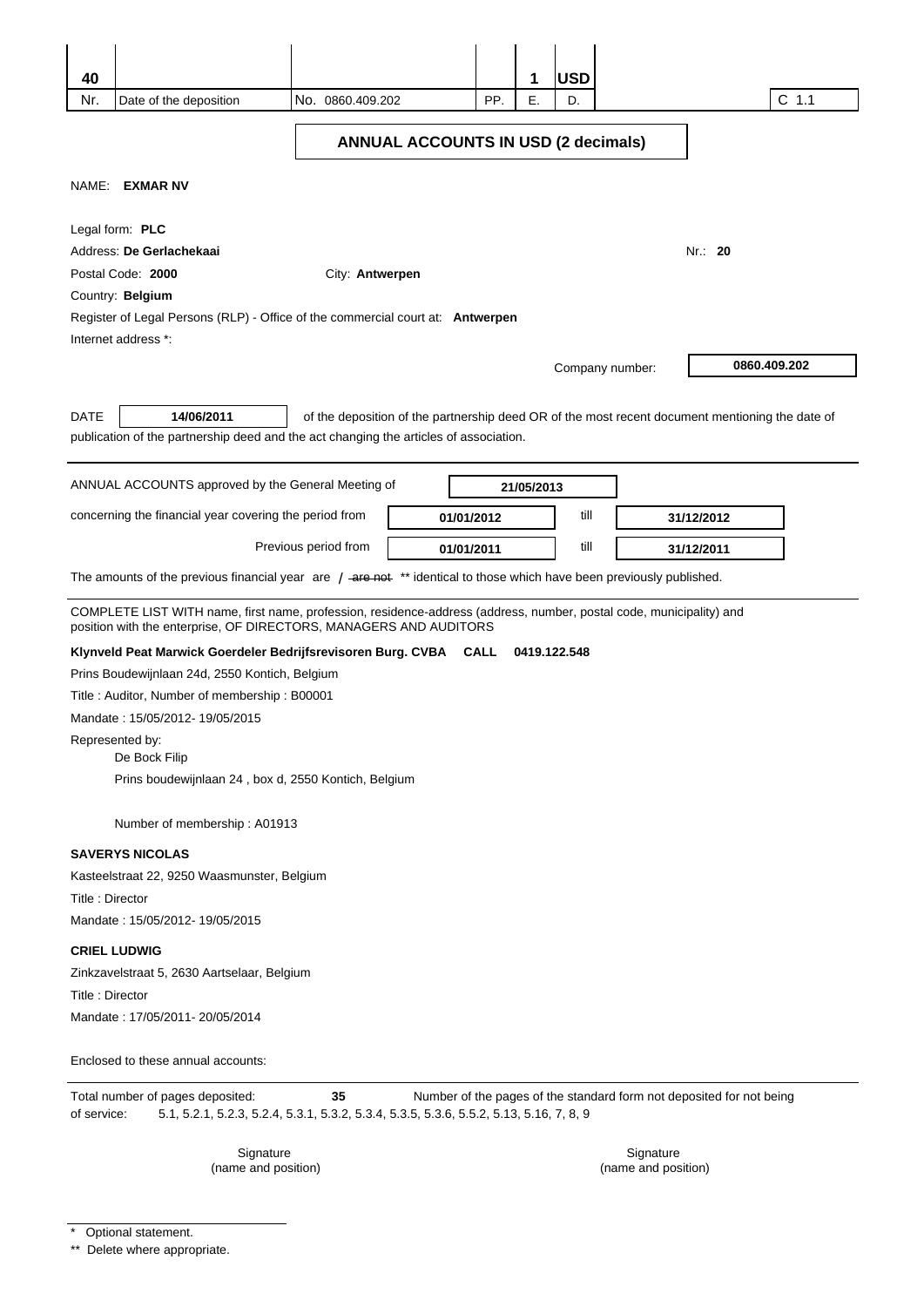LIST OF DIRECTORS, MANAGERS AND AUDITORS (continuation of the previous page)

#### **DE BRABANDERE PATRICK**

Grensstraat 47, 1970 Wezembeek-Oppem, Belgium Title : Director Mandate : 15/05/2012- 19/05/2015

#### **BODSON PHILIPPE**

Avenue Molière 200, 1000 Brussel 1, Belgium Title : President of the board of directors Mandate : 15/05/2012- 19/05/2015

#### **VLERICK PHILIPPE**

Ronsevaalstraat 2, 8510 Marke (Kortrijk), Belgium Title : Director Mandate : 17/05/2011- 20/05/2014

#### **ISMAR JENS**

Lindeberg Veien 41, 1358 Jar, Norway Title : Director Mandate : 18/05/2010- 21/05/2013

#### **CAPPOEN LEO**

Chemin de Cressonnières 10A, 1325 Chaumont-Gistoux, Belgium Title : Director Mandate : 18/05/2010- 21/05/2013

Trekweg 6, 9030 Mariakerke (Gent), Belgium Title : Director **VERHOFSTADT GUY**  Mandate : 18/05/2010- 21/05/2013

## **Saverys Ariane**

Weverstraat 22, 9140 Temse, Belgium Title : Director Mandate : 15/05/2012- 15/05/2015

#### **Saverys Pauline**

Cauwerburg 22, 9140 Temse, Belgium Title : Director Mandate : 15/05/2012- 19/05/2015

## **GILLET FRANCOIS**

Avenue Boulogne Billencourt 37, 1330 Rixensart, Belgium Title : Director Mandate : 15/05/2007- 21/05/2013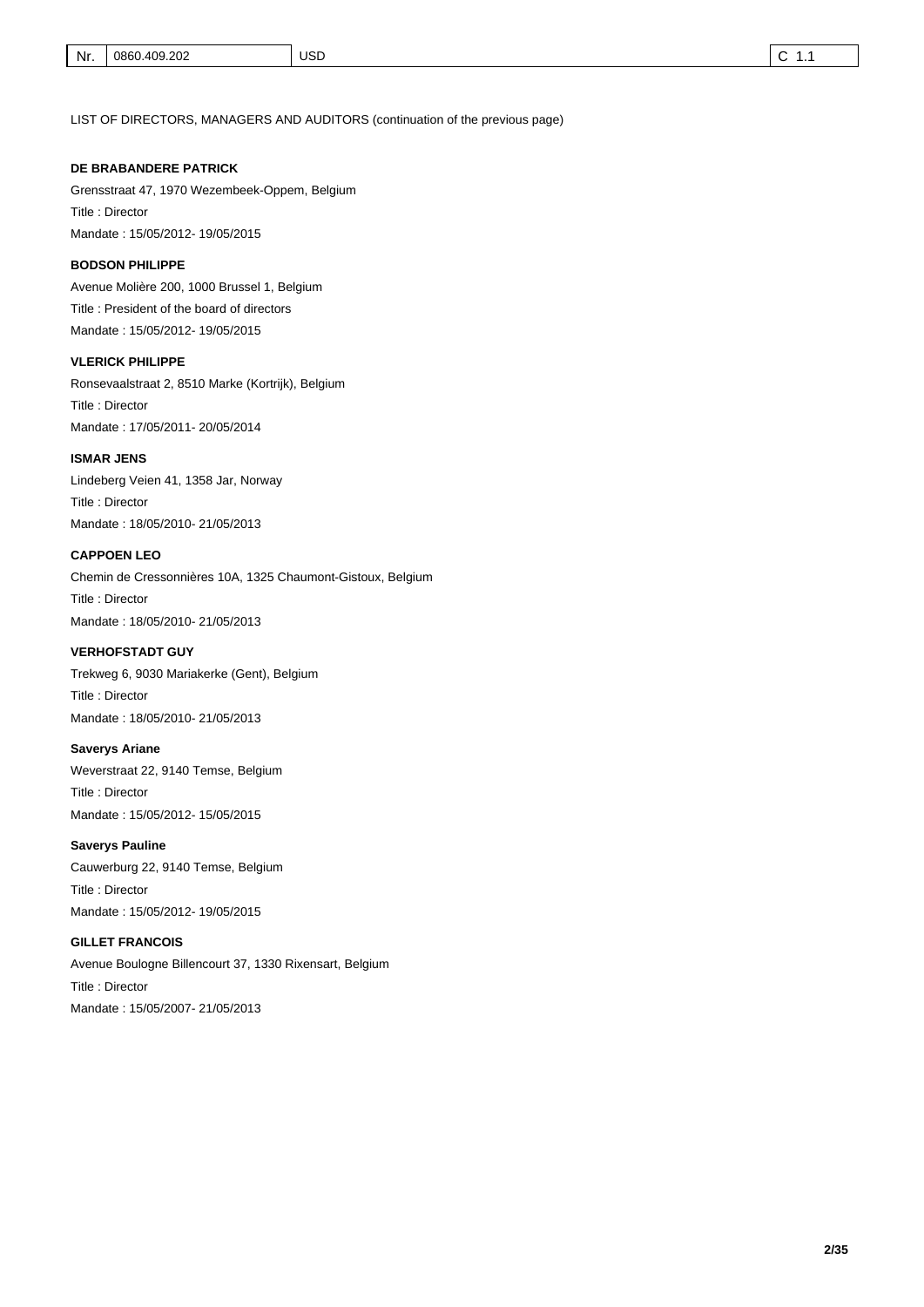#### **DECLARATION ABOUT SUPPLEMENTARY AUDITING OR ADJUSTMENT MISSION**

The managing board declares that the assignment neither regarding auditing nor adjusting has been given to a person who was not authorised by law pursuant to art. 34 and 37 of the Law of 22nd April 1999 concerning the auditing and tax professions.

The annual accounts <del>hav</del>e/ have not \* been audited or adjusted by an external accountant or auditor who is not a statutory auditor.

If YES, mention here after: name, first names, profession, residence-address of each external accountant or auditor, the number of membership with the professional Institute ad hoc and the nature of this engagement:

- A. Bookkeeping of the undertaking\*\*,
- B. Preparing the annual accounts\*\*
- C. Auditing the annual accounts and/or
- D. Adjusting the annual accounts.

If the assignment mentioned either under A or B is performed by authorised accountants or authorised accountants-tax consultants, information will be given on: name, first names, profession and residence-address of each authorised accountant or accountanttax consultant, his number of membership with the Professional Institute of Accountants and Tax consultants and the nature of this engagement.

| Name, first name, profession, residence-address | Number of<br>membership | Nature of the<br>engagement<br>$(A, B, C \text{ and/or } D)$ |
|-------------------------------------------------|-------------------------|--------------------------------------------------------------|
|                                                 |                         |                                                              |

Delete where appropriate.

<sup>\*\*</sup> Optional disclosure.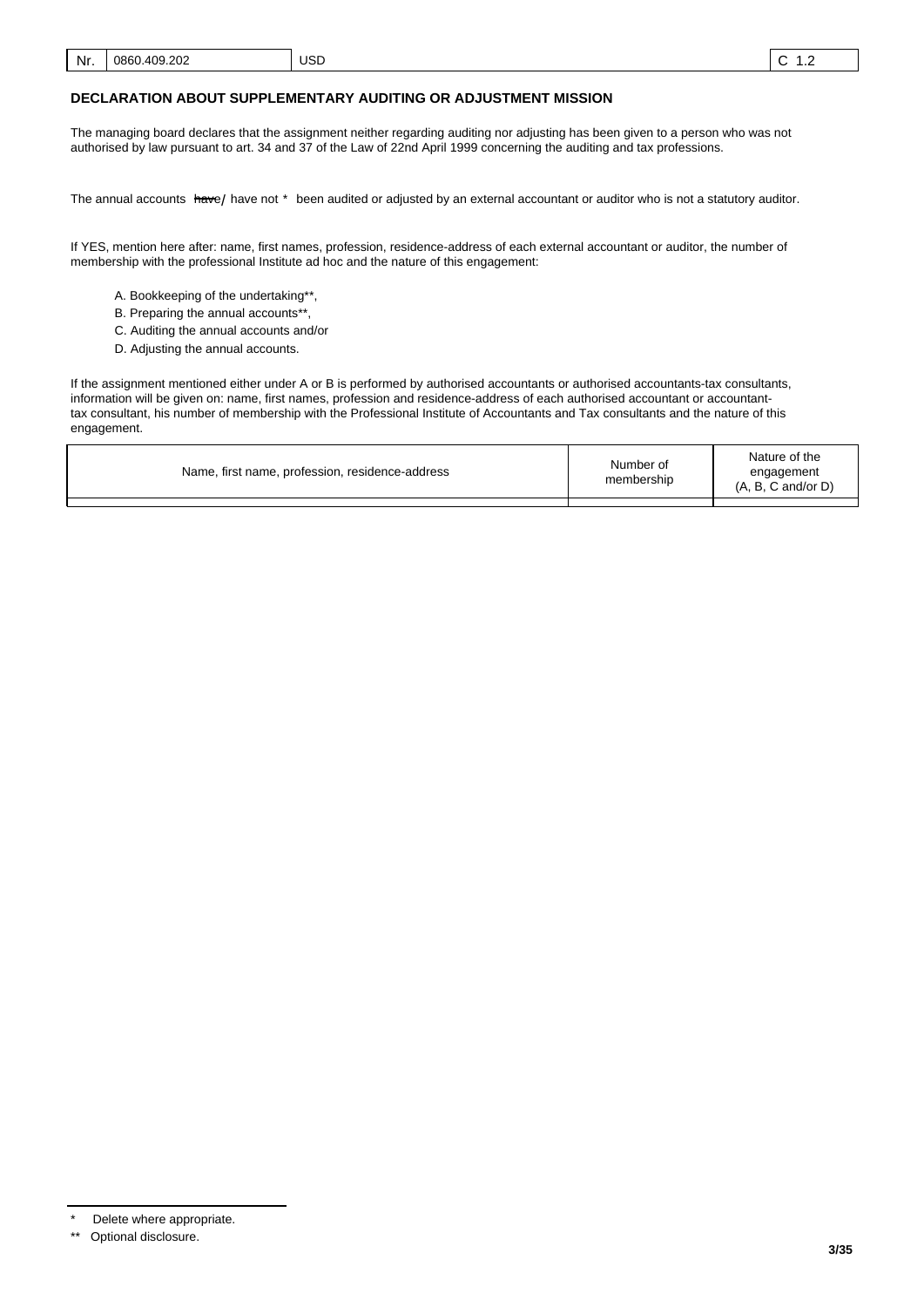| . טטו |  |  |  |  |
|-------|--|--|--|--|
|       |  |  |  |  |
|       |  |  |  |  |
|       |  |  |  |  |
|       |  |  |  |  |

USD

## **BALANCE SHEET**

|                                                     | <b>Notes</b>  | Codes | Period           | Previous period |
|-----------------------------------------------------|---------------|-------|------------------|-----------------|
| <b>ASSETS</b>                                       |               |       |                  |                 |
|                                                     |               | 20/28 | 772.138.359,20   | 604.931.039,31  |
|                                                     | 5.1           | 20    |                  |                 |
|                                                     | 5.2           | 21    |                  |                 |
|                                                     | 5.3           | 22/27 | 210.945,80       | 237.973,70      |
|                                                     |               | 22    |                  |                 |
|                                                     |               | 23    |                  |                 |
|                                                     |               | 24    | 210.945,80       | 237.973,70      |
|                                                     |               | 25    |                  |                 |
|                                                     |               | 26    |                  |                 |
| Assets under construction and advance payments      |               | 27    |                  |                 |
|                                                     |               |       |                  |                 |
|                                                     | 5.4/<br>5.5.1 | 28    | 771.927.413,40   | 604.693.065,61  |
|                                                     | 5.14          | 280/1 | 771.009.032,94   | 602.586.193,20  |
|                                                     |               | 280   | 249.163.880,54   | 127.281.173,87  |
|                                                     |               | 281   | 521.845.152,40   | 475.305.019,33  |
| Other enterprises linked by participating interests | 5.14          | 282/3 | 240.550,92       | 240.550,92      |
|                                                     |               | 282   | 240.550,92       | 240.550,92      |
|                                                     |               | 283   |                  |                 |
|                                                     |               | 284/8 | 677.829,54       | 1.866.321,49    |
|                                                     |               | 284   |                  | 881.391,92      |
| Amounts receivable and cash guarantees              |               | 285/8 | 677.829,54       | 984.929,57      |
|                                                     |               |       |                  |                 |
|                                                     |               | 29/58 | 285.770.371,43   | 343.745.897,67  |
| Amounts receivable after more than one year         |               | 29    | 64.114.788,48    | 71.624.788,48   |
|                                                     |               | 290   |                  |                 |
|                                                     |               | 291   | 64.114.788,48    | 71.624.788,48   |
|                                                     |               | 3     |                  |                 |
|                                                     |               | 30/36 |                  |                 |
|                                                     |               | 30/31 |                  |                 |
|                                                     |               | 32    |                  |                 |
|                                                     |               | 33    |                  |                 |
|                                                     |               | 34    |                  |                 |
|                                                     |               | 35    |                  |                 |
|                                                     |               | 36    |                  |                 |
|                                                     | 5.5.1/        | 37    |                  |                 |
|                                                     | 5.6           | 40/41 | 61.693.782,62    | 137.666.661,53  |
|                                                     |               | 40    | 2.584.359,33     | 5.814.062,92    |
|                                                     |               | 41    | 59.109.423,29    | 131.852.598,61  |
| <b>Current investments</b>                          |               | 50/53 | 137.946.831,17   | 132.206.218,37  |
|                                                     |               | 50    | 33.640.471,11    | 24.794.606,83   |
|                                                     |               | 51/53 | 104.306.360,06   | 107.411.611,54  |
|                                                     |               | 54/58 | 21.186.500,71    | 1.340.691,36    |
|                                                     | 5.6           | 490/1 | 828.468,45       | 907.537,93      |
|                                                     |               |       |                  |                 |
|                                                     |               | 20/58 | 1.057.908.730,63 | 948.676.936,98  |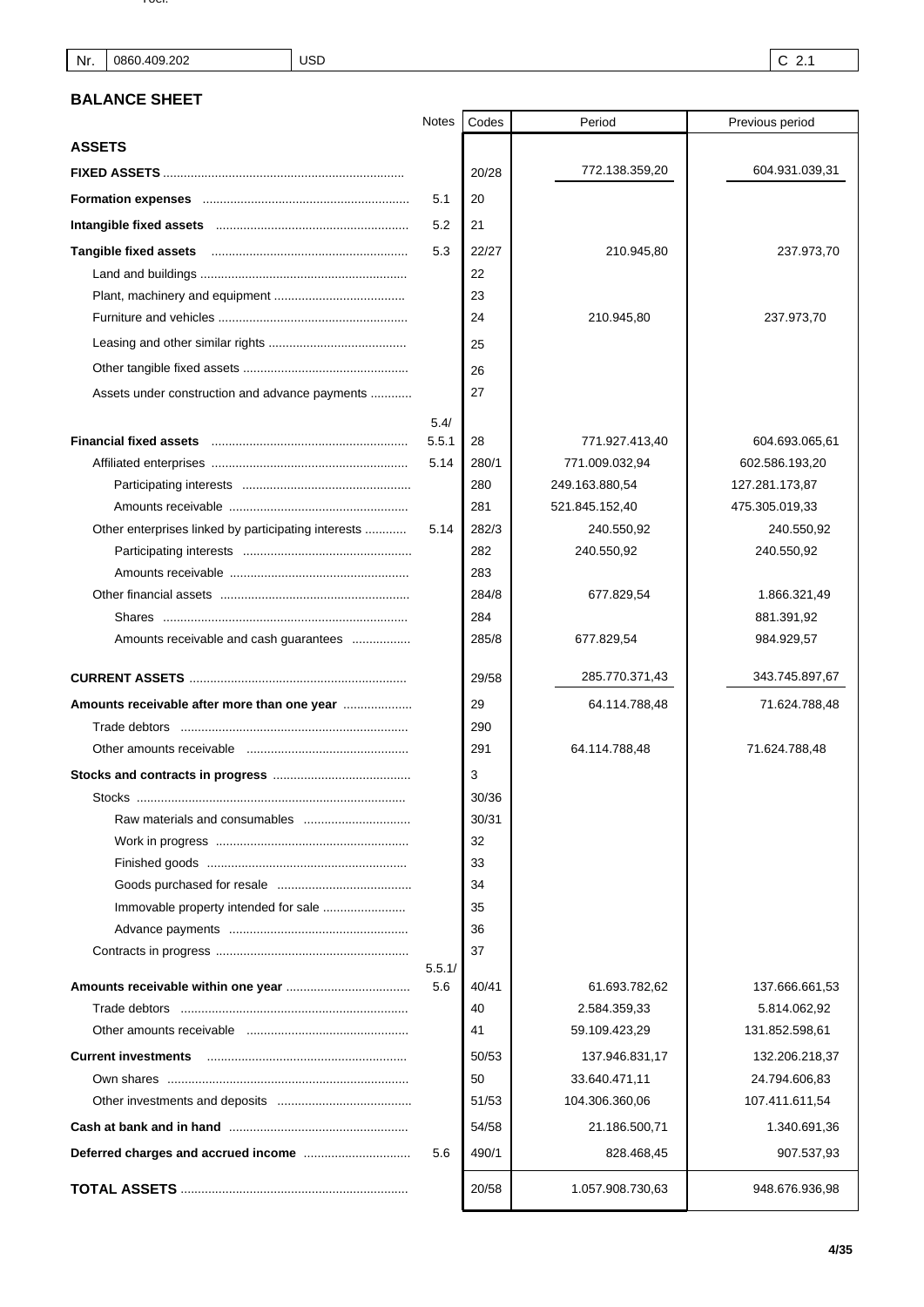| 0860.409.202<br>Nr.                                    | <b>USD</b> |              |            |                               | $C$ 2.2                       |
|--------------------------------------------------------|------------|--------------|------------|-------------------------------|-------------------------------|
| <b>EQUITY AND LIABILITIES</b>                          |            | <b>Notes</b> | Codes      | Period                        | Previous period               |
|                                                        |            |              | 10/15      | 564.154.549,35                | 434.198.924,38                |
| Capital                                                |            | 5.7          | 10         | 88.811.667,00                 | 88.811.667,00                 |
|                                                        |            |              | 100        | 88.811.667,00                 | 88.811.667,00                 |
|                                                        |            |              | 101        |                               |                               |
|                                                        |            |              | 11         | 209.901.923,77                | 209.901.923,77                |
|                                                        |            |              | 12<br>13   | 104.413.477,59                | 95.567.613,01                 |
|                                                        |            |              |            |                               |                               |
| Reserves not available                                 |            |              | 130<br>131 | 8.881.166,70<br>34.011.302,50 | 8.881.166,70<br>25.165.437,92 |
|                                                        |            |              | 1310       | 33.640.471,11                 | 24.794.606,83                 |
|                                                        |            |              | 1311       | 370.831,39                    | 370.831,09                    |
|                                                        |            |              | 132        | 61.521.008,39                 | 61.521.008,39                 |
|                                                        |            |              | 133        |                               |                               |
|                                                        |            |              | 14         | 161.027.480,99                | 39.917.720,60                 |
|                                                        |            |              | 15         |                               |                               |
| Advance to associates on the sharing                   |            |              | 19         |                               |                               |
| <b>PROVISIONS AND DEFERRED TAXES</b>                   |            |              | 16         | 3.197.882,50                  | 3.685.493,20                  |
|                                                        |            |              | 160/5      | 3.197.882,50                  | 3.685.493,20                  |
|                                                        |            |              | 160        |                               |                               |
|                                                        |            |              | 161        |                               |                               |
|                                                        |            |              | 162        |                               |                               |
|                                                        |            | 5.8          | 163/5      | 3.197.882,50                  | 3.685.493,20                  |
|                                                        |            |              | 168        |                               |                               |
|                                                        |            |              | 17/49      | 490.556.298,78                | 510.792.519,40                |
|                                                        |            | 5.9          | 17         | 325.270.128,62                | 337.009.181,96                |
|                                                        |            |              | 170/4      | 325.270.128,62                | 337.009.181,96                |
|                                                        |            |              | 170        |                               |                               |
|                                                        |            |              | 171        |                               |                               |
|                                                        |            |              | 172        |                               |                               |
|                                                        |            |              | 173        | 325.270.128,62                | 337.009.181,96                |
|                                                        |            |              | 174        |                               |                               |
|                                                        |            |              | 175        |                               |                               |
|                                                        |            |              | 1750       |                               |                               |
|                                                        |            |              | 1751       |                               |                               |
| Advances received on contracts in progress             |            |              | 176        |                               |                               |
|                                                        |            |              | 178/9      |                               |                               |
|                                                        |            |              | 42/48      | 77.947.510,55                 | 110.458.419,53                |
| Current portion of amounts payable after more than one |            | 5.9          | 42         | 13.439.053,51                 | 13.071.591,48                 |
|                                                        |            |              | 43         | 4.457.275,18                  | 26.406.512,68                 |
|                                                        |            |              | 430/8      | 4.457.275,18                  | 26.406.512,68                 |
|                                                        |            |              | 439        |                               |                               |
|                                                        |            |              | 44         | 1.966.781,17                  | 3.649.250,29                  |
|                                                        |            |              | 440/4      | 1.966.781,17                  | 3.649.250,29                  |
|                                                        |            |              | 441        |                               |                               |
| Advances received on contracts in progress             |            |              | 46         |                               |                               |
| Taxes, remuneration and social security                |            | 5.9          | 45         | 322.920,23                    | 516.673,14                    |
|                                                        |            |              | 450/3      | 79.098,15                     | 127.210,94                    |
|                                                        |            |              | 454/9      | 243.822,08                    | 389.462,20                    |
|                                                        |            |              | 47/48      | 57.761.480,46                 | 66.814.391,94                 |
|                                                        |            | 5.9          | 492/3      | 87.338.659,61                 | 63.324.917,91                 |
|                                                        |            |              | 10/49      | 1.057.908.730,63              | 948.676.936,98                |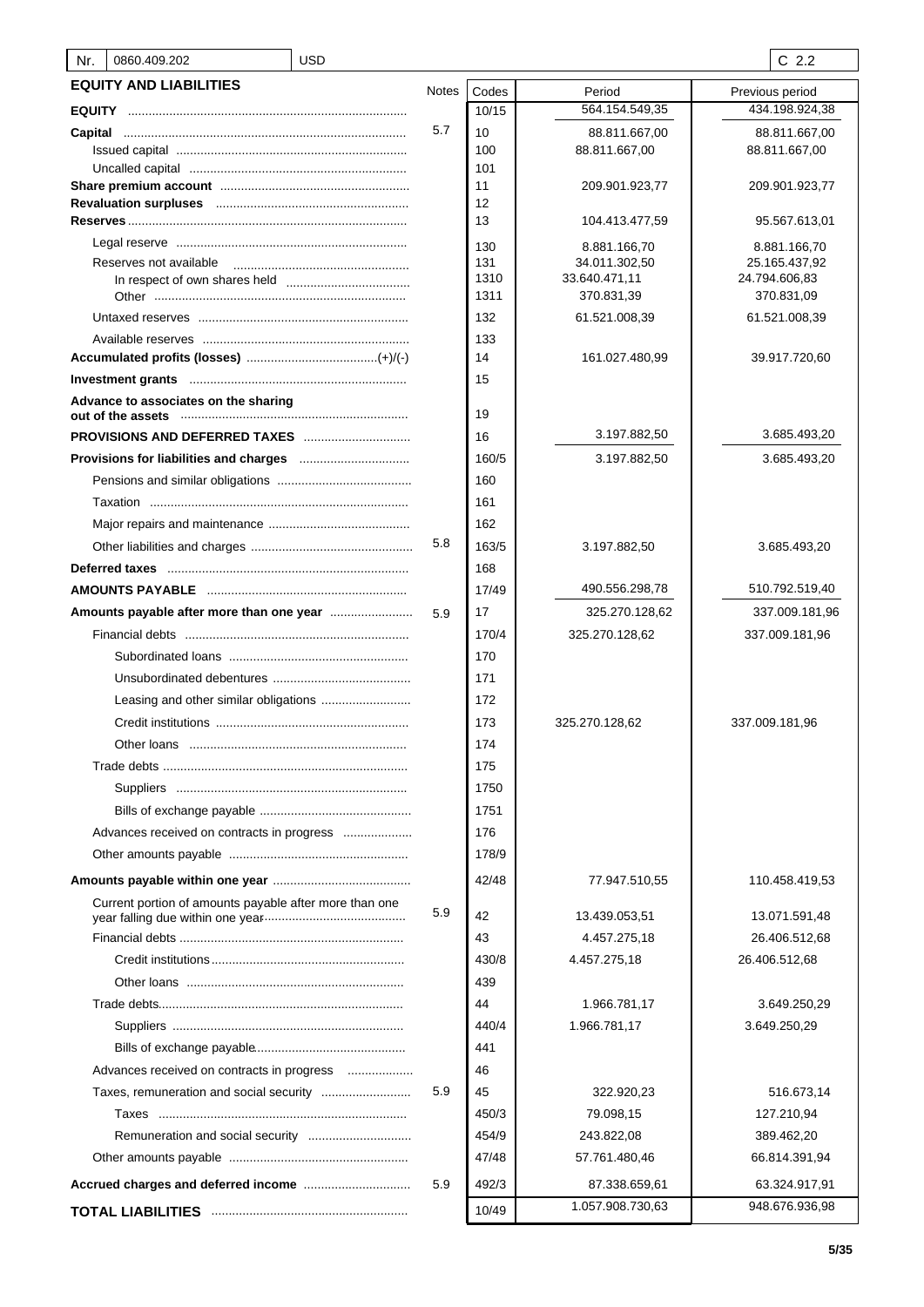# **INCOME STATEMENT**

|                                                                                                     | <b>Notes</b> | Codes | Period        | Previous period |
|-----------------------------------------------------------------------------------------------------|--------------|-------|---------------|-----------------|
|                                                                                                     |              |       |               |                 |
|                                                                                                     | 5.10         | 70/74 | 1.350.055,29  | 2.012.179,50    |
|                                                                                                     |              | 70    | 1.254.234,67  | 1.550.963,57    |
| Increase (decrease) in stocks of<br>finished goods, work and contracts in progress $(+)/(-)$        |              | 71    |               |                 |
| Own construction capitalised                                                                        |              | 72    |               |                 |
|                                                                                                     |              | 74    | 95.820,62     | 461.215,93      |
|                                                                                                     |              | 60/64 | 5.725.883,19  | 6.006.368,23    |
|                                                                                                     |              | 60    |               |                 |
| Purchases                                                                                           |              | 600/8 |               |                 |
|                                                                                                     |              | 609   |               |                 |
|                                                                                                     |              | 61    | 3.740.543,85  | 3.762.009,53    |
| Remuneration, social security costs and pensions $\dots(+)/(-)$                                     | 5.10         | 62    | 2.348.555,69  | 2.569.003,72    |
| Depreciation of and amounts written off formation<br>expenses, intangible and tangible fixed assets |              | 630   | 107.572,15    | 124.018,67      |
| Amounts written down stocks, contracts in progress and                                              | 5.10         | 631/4 |               |                 |
| Provisions for risks and charges - Appropriations (uses                                             | 5.10         | 635/7 | -487.610,70   | -467.640,90     |
|                                                                                                     | 5.10         | 640/8 | 16.822,20     | 18.977,21       |
| Operation charges carried to assets as restructuring                                                |              | 649   |               |                 |
|                                                                                                     |              | 9901  | -4.375.827,90 | $-3.994.188.73$ |
|                                                                                                     |              | 75    | 70.562.726,89 | 55.396.602,47   |
|                                                                                                     |              | 750   | 60.124.858,47 | 45.984.261,60   |
|                                                                                                     |              | 751   | 7.172.680,85  | 8.155.771,11    |
|                                                                                                     | 5.11         | 752/9 | 3.265.187,57  | 1.256.569,76    |
|                                                                                                     | 5.11         | 65    | 33.617.186,05 | 39.821.638,12   |
|                                                                                                     |              | 650   | 16.188.205,47 | 16.169.646,76   |
| Amounts written down on current assets except<br>stocks, contracts in progress and                  |              | 651   | -9.432.450,54 | $-1.463.414.25$ |
|                                                                                                     |              | 652/9 | 26.861.431,12 | 25.115.405,61   |
| Gain (loss) on ordinary activities before taxes  (+)/(-)                                            |              | 9902  | 32.569.712,94 | 11.580.775,62   |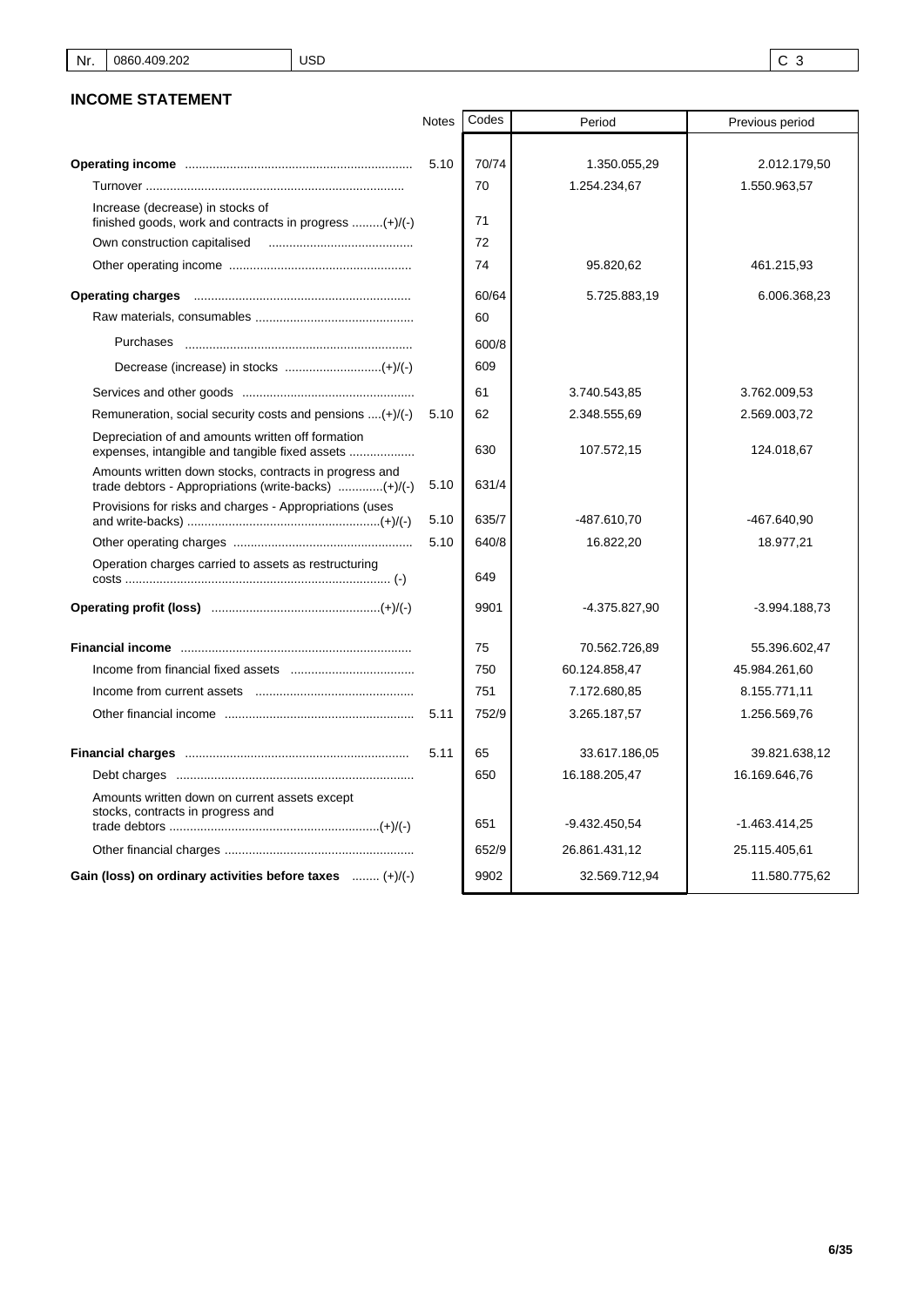|                                                                                                                    |      | Codes | Period         | Previous period |
|--------------------------------------------------------------------------------------------------------------------|------|-------|----------------|-----------------|
|                                                                                                                    |      |       |                |                 |
|                                                                                                                    |      | 76    | 129.672.171,45 | 60.643.893,34   |
| Write-back of depreciation and of amounts written down                                                             |      | 760   |                |                 |
| Write-back of amounts written down financial fixed assets                                                          |      | 761   |                |                 |
| Write-back of provisions for extraordinary liabilities and                                                         |      | 762   |                |                 |
|                                                                                                                    |      | 763   | 129.672.171,45 | 60.643.893,34   |
|                                                                                                                    |      | 764/9 |                |                 |
|                                                                                                                    |      | 66    | 881.391,92     | 26.447.865,86   |
| Extraordinary depreciation of and extraordinary amounts<br>written off formation expenses, intangible and tangible |      | 660   |                |                 |
| Amounts written down financial fixed assets                                                                        |      | 661   | 881.391,92     | 26.446.660,56   |
| Provisions for extraordinary liabilities and charges -                                                             |      | 662   |                |                 |
|                                                                                                                    |      | 663   |                | 1.205,30        |
|                                                                                                                    | 5.11 | 664/8 |                |                 |
| Extraordinary charges carried to assets as restructuring                                                           |      | 669   |                |                 |
| Profit (loss) for the period before taxes (+)/(-)                                                                  |      | 9903  | 161.360.492,47 | 45.776.803,10   |
|                                                                                                                    |      | 780   |                |                 |
|                                                                                                                    |      | 680   |                |                 |
|                                                                                                                    | 5.12 | 67/77 | 3.147,50       |                 |
|                                                                                                                    |      | 670/3 | 3.147,50       |                 |
| Adjustment of income taxes and write-back of tax                                                                   |      | 77    |                |                 |
|                                                                                                                    |      | 9904  | 161.357.344,97 | 45.776.803,10   |
|                                                                                                                    |      | 789   |                |                 |
|                                                                                                                    |      | 689   |                |                 |
| Profit (loss) for the period available for appropriation $(+)/(-)$                                                 |      | 9905  | 161.357.344,97 | 45.776.803,10   |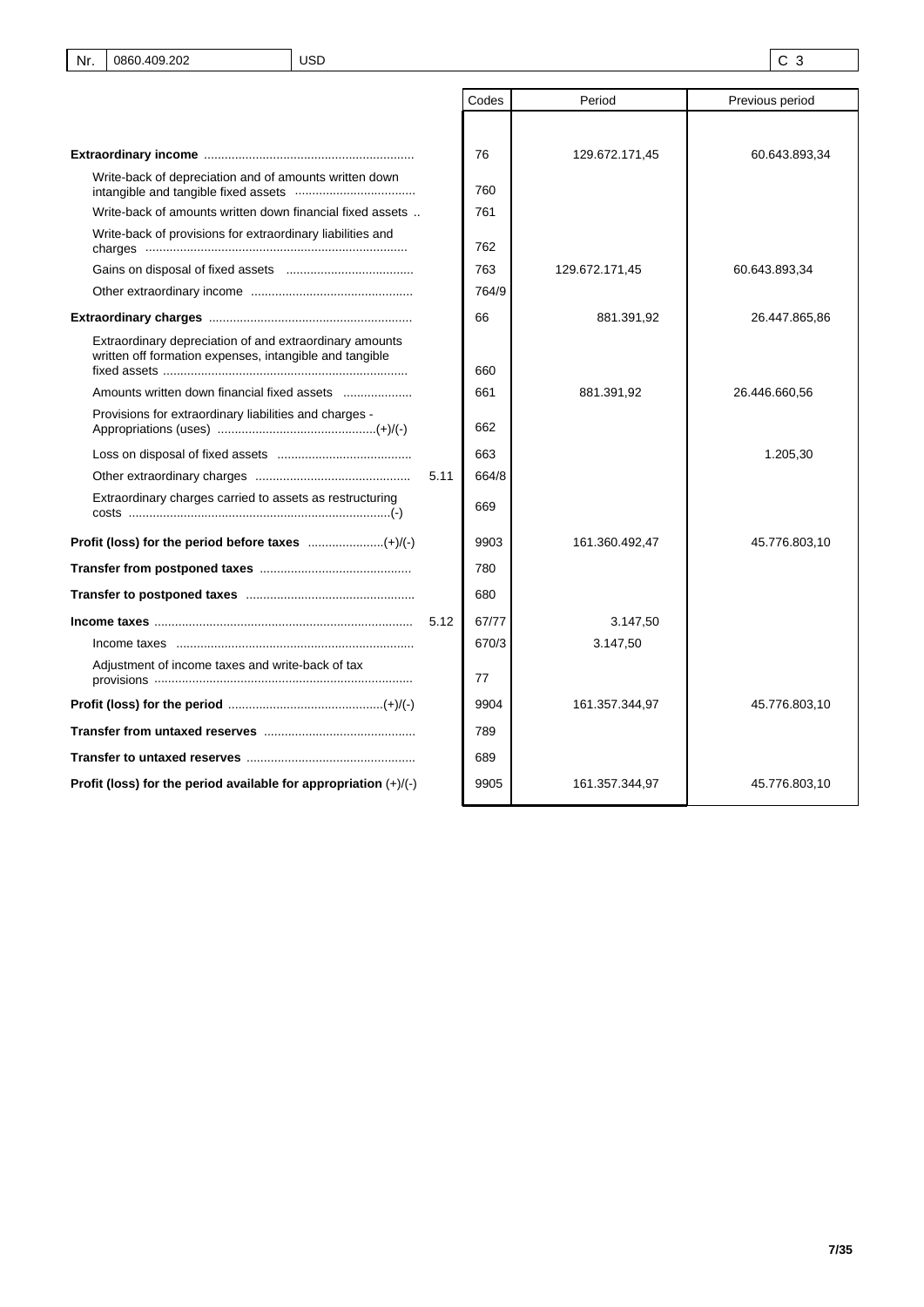# **APPROPRIATION ACCOUNT**

| Codes  | Period         | Previous period |
|--------|----------------|-----------------|
| 9906   | 201.275.065,57 | 93.901.953,45   |
| (9905) | 161.357.344,97 | 45.776.803,10   |
| 14P    | 39.917.720,60  | 48.125.150,35   |
| 791/2  |                |                 |
| 791    |                |                 |
| 792    |                |                 |
| 691/2  | 8.845.864,58   | 2.594.091,75    |
| 691    |                |                 |
| 6920   |                | 1.757.035,39    |
| 6921   | 8.845.864,58   | 837.056,36      |
| (14)   | 161.027.480,99 | 39.917.720,60   |
| 794    |                |                 |
| 694/6  | 31.401.720,00  | 51.390.141,10   |
| 694    | 31.401.720,00  | 51.390.141,10   |
| 695    |                |                 |
| 696    |                |                 |
|        |                |                 |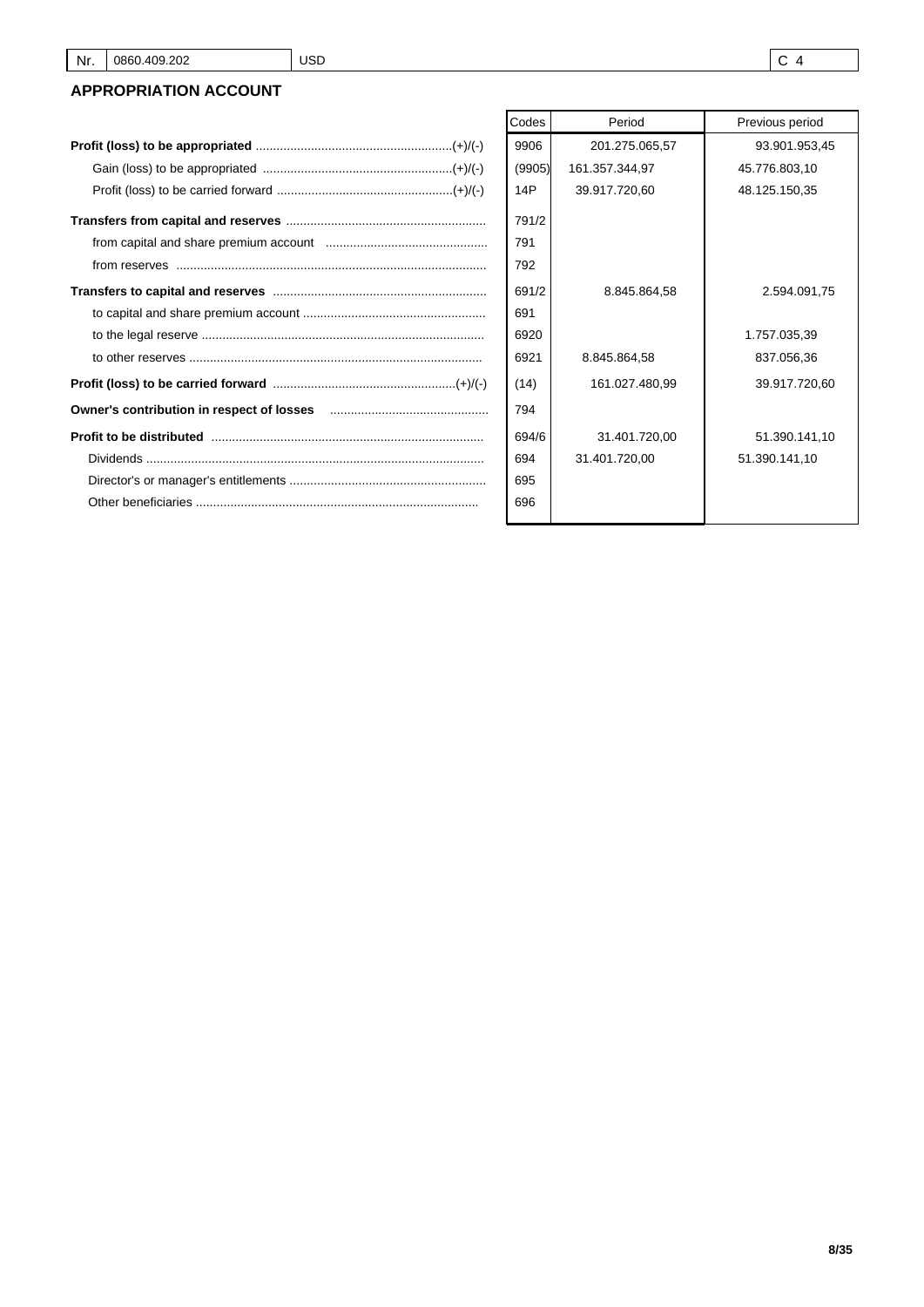| Nr. 0860.409.202<br><b>USD</b> | $\mid$ C 5.2.2 |
|--------------------------------|----------------|
|--------------------------------|----------------|

|                                                                                     | Codes | Period          | Previous period |
|-------------------------------------------------------------------------------------|-------|-----------------|-----------------|
| <b>CONCESSIONS, PATENTS, LICENCES, KNOWHOW, BRANDS</b><br><b>AND SIMILAR RIGHTS</b> |       |                 |                 |
|                                                                                     | 8052P | XXXXXXXXXXXXXXX | 64.189,41       |
| Movements during the period                                                         |       |                 |                 |
|                                                                                     | 8022  |                 |                 |
|                                                                                     | 8032  |                 |                 |
|                                                                                     | 8042  |                 |                 |
|                                                                                     | 8052  | 64.189,41       |                 |
| Depreciation and amounts written down at the end of the period                      | 8122P | XXXXXXXXXXXXXXX | 64.189,41       |
| Movements during the period                                                         |       |                 |                 |
|                                                                                     | 8072  |                 |                 |
|                                                                                     | 8082  |                 |                 |
|                                                                                     | 8092  |                 |                 |
|                                                                                     | 8102  |                 |                 |
|                                                                                     | 8112  |                 |                 |
| Depreciation and amounts written down at the end of the period                      | 8122  | 64.189,41       |                 |
|                                                                                     | 211   |                 |                 |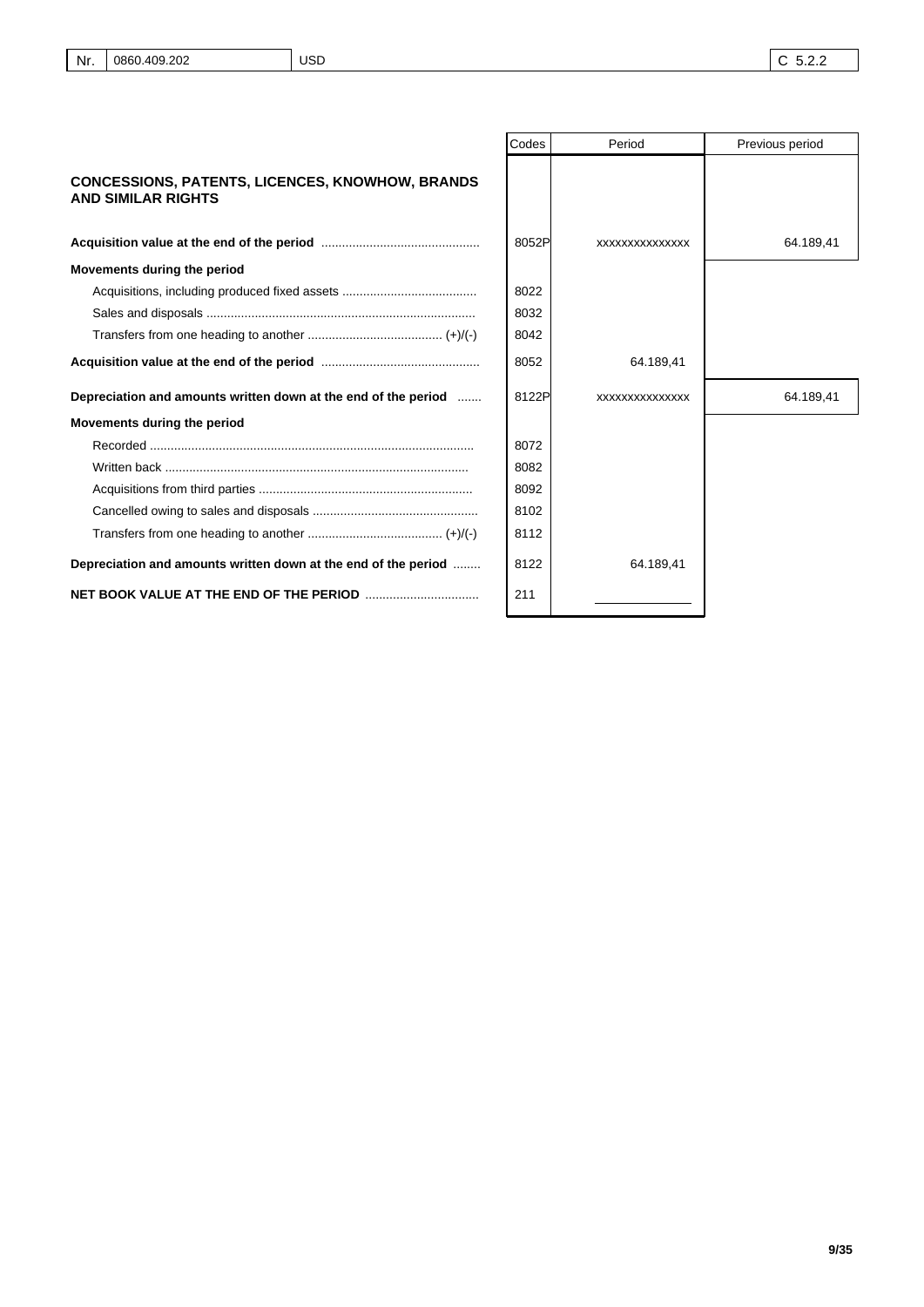|                                                                | Codes | Period          | Previous period |
|----------------------------------------------------------------|-------|-----------------|-----------------|
|                                                                |       |                 |                 |
| <b>FURNITURE AND VEHICLES</b>                                  |       |                 |                 |
|                                                                |       |                 |                 |
|                                                                | 8193P | XXXXXXXXXXXXXXX | 649.446,63      |
| Movements during the period                                    |       |                 |                 |
|                                                                | 8163  | 85.344,33       |                 |
|                                                                | 8173  | 133.714,87      |                 |
|                                                                | 8183  |                 |                 |
|                                                                | 8193  | 601.076,09      |                 |
|                                                                | 8253P | XXXXXXXXXXXXXXX |                 |
| Movements during the period                                    |       |                 |                 |
|                                                                | 8213  |                 |                 |
|                                                                | 8223  |                 |                 |
|                                                                | 8233  |                 |                 |
|                                                                | 8243  |                 |                 |
|                                                                | 8253  |                 |                 |
| Depreciation and amounts written down at the end of the period | 8323P | XXXXXXXXXXXXXX  | 411.472,93      |
| Movements during the period                                    |       |                 |                 |
|                                                                | 8273  | 107.572,15      |                 |
|                                                                | 8283  |                 |                 |
|                                                                | 8293  |                 |                 |
|                                                                | 8303  | 128.914,79      |                 |
|                                                                | 8313  |                 |                 |
| Depreciation and amounts written down at the end of the period | 8323  | 390.130,29      |                 |
|                                                                | (24)  | 210.945,80      |                 |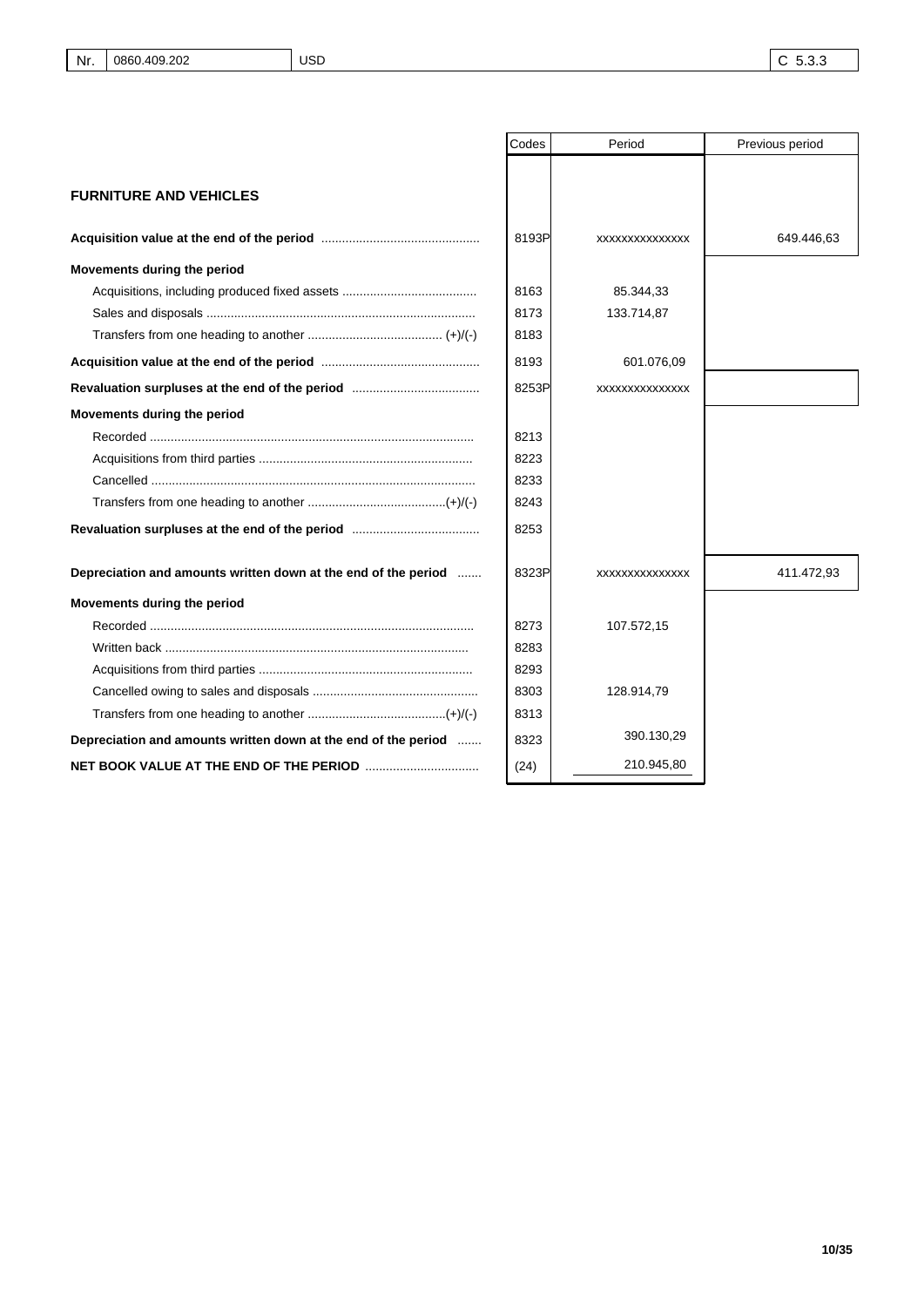## **STATEMENT OF FINANCIAL FIXED ASSETS**

|                                                                              | Codes | Period         | Previous period |
|------------------------------------------------------------------------------|-------|----------------|-----------------|
|                                                                              |       |                |                 |
| <b>AFFILIATED ENTERPRISES - PARTICIPATING INTERESTS AND</b><br><b>SHARES</b> |       |                |                 |
|                                                                              | 8391P | XXXXXXXXXXXXXX | 159.005.875,68  |
| Movements during the period                                                  |       |                |                 |
|                                                                              | 8361  | 131.827.480,72 |                 |
|                                                                              | 8371  | 9.944.774,05   |                 |
|                                                                              | 8381  |                |                 |
|                                                                              | 8391  | 280.888.582,35 |                 |
|                                                                              | 8451P | XXXXXXXXXXXXXX |                 |
| Movements during the period                                                  |       |                |                 |
|                                                                              | 8411  |                |                 |
|                                                                              | 8421  |                |                 |
|                                                                              | 8431  |                |                 |
|                                                                              | 8441  |                |                 |
|                                                                              | 8451  |                |                 |
|                                                                              | 8521P | XXXXXXXXXXXXXX | 31.527.003,74   |
| Movements during the period                                                  |       |                |                 |
|                                                                              | 8471  |                |                 |
|                                                                              | 8481  |                |                 |
|                                                                              | 8491  |                |                 |
|                                                                              | 8501  |                |                 |
|                                                                              | 8511  |                |                 |
|                                                                              | 8521  | 31.527.003,74  |                 |
|                                                                              | 8551P | XXXXXXXXXXXXXX | 197.698,07      |
|                                                                              | 8541  |                |                 |
|                                                                              | 8551  | 197.698,07     |                 |
|                                                                              | (280) | 249.163.880,54 |                 |
| <b>AFFILIATED ENTERPRISES - AMOUNTS RECEIVABLE</b>                           |       |                |                 |
|                                                                              | 281P  | XXXXXXXXXXXXXX | 475.305.019,33  |
| Movements during the period                                                  |       |                |                 |
|                                                                              | 8581  | 191.501.215,36 |                 |
|                                                                              | 8591  | 144.961.082,29 |                 |
|                                                                              | 8601  |                |                 |
|                                                                              | 8611  |                |                 |
|                                                                              | 8621  |                |                 |
|                                                                              | 8631  |                |                 |
| <b>NET BOOK VALUE AT THE END OF THE PERIOD </b>                              | (281) | 521.845.152,40 |                 |
| ACCUMULATED AMOUNTS WRITTEN OFF ON AMOUNTS                                   | 8651  |                |                 |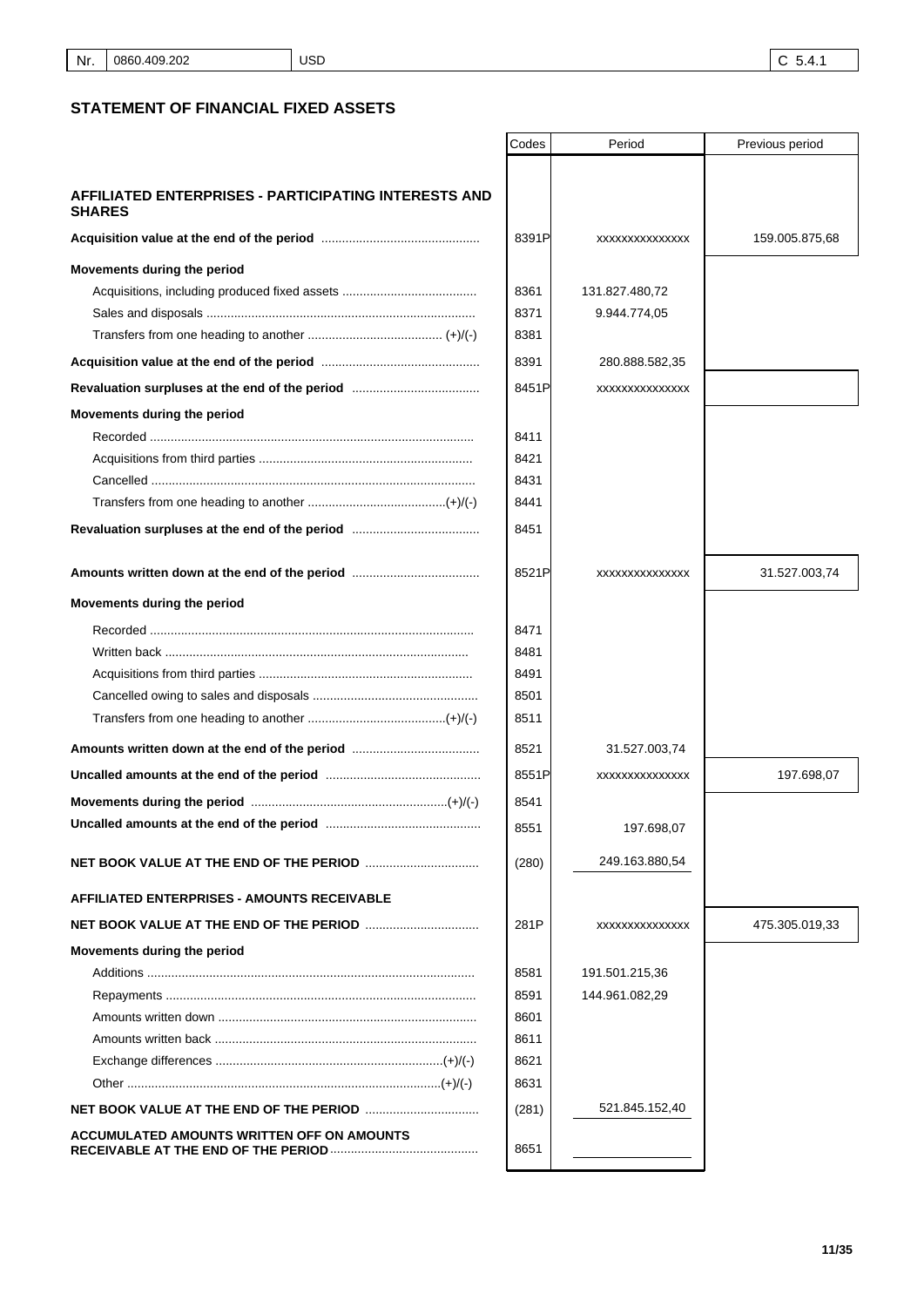|                                                                                                    | Codes | Period         | Previous period |
|----------------------------------------------------------------------------------------------------|-------|----------------|-----------------|
| OTHER ENTERPRISES LINKED BY PARTICIPATING INTERESTS -<br><b>PARTICIPATING INTERESTS AND SHARES</b> |       |                |                 |
|                                                                                                    | 8392P | XXXXXXXXXXXXXX | 240.550,92      |
| Movements during the period                                                                        |       |                |                 |
|                                                                                                    | 8362  |                |                 |
|                                                                                                    | 8372  |                |                 |
|                                                                                                    | 8382  |                |                 |
|                                                                                                    | 8392  | 240.550,92     |                 |
|                                                                                                    | 8452P | XXXXXXXXXXXXXX |                 |
| Movements during the period                                                                        |       |                |                 |
|                                                                                                    | 8412  |                |                 |
|                                                                                                    | 8422  |                |                 |
|                                                                                                    | 8432  |                |                 |
|                                                                                                    | 8442  |                |                 |
|                                                                                                    | 8452  |                |                 |
| Amounts written down et the end of the period                                                      | 8522P | XXXXXXXXXXXXXX |                 |
| Movements during the period                                                                        |       |                |                 |
|                                                                                                    | 8472  |                |                 |
|                                                                                                    | 8482  |                |                 |
|                                                                                                    | 8492  |                |                 |
|                                                                                                    | 8502  |                |                 |
|                                                                                                    | 8512  |                |                 |
| Amounts written down at the end of the period                                                      | 8522  |                |                 |
|                                                                                                    | 8552P | XXXXXXXXXXXXXX |                 |
|                                                                                                    | 8542  |                |                 |
|                                                                                                    | 8552  |                |                 |
|                                                                                                    | (282) | 240.550,92     |                 |
| <b>OTHER ENTERPRISES LINKED BY PARTICIPATING INTERESTS -</b><br><b>AMOUNTS RECEIVABLE</b>          |       |                |                 |
|                                                                                                    | 283P  | XXXXXXXXXXXXXX |                 |
| Movements during the period                                                                        |       |                |                 |
|                                                                                                    | 8582  |                |                 |
|                                                                                                    | 8592  |                |                 |
|                                                                                                    | 8602  |                |                 |
|                                                                                                    | 8612  |                |                 |
|                                                                                                    | 8622  |                |                 |
|                                                                                                    | 8632  |                |                 |
|                                                                                                    | (283) |                |                 |
| ACCUMULATED AMOUNTS WRITTEN OFF ON AMOUNTS                                                         | 8652  |                |                 |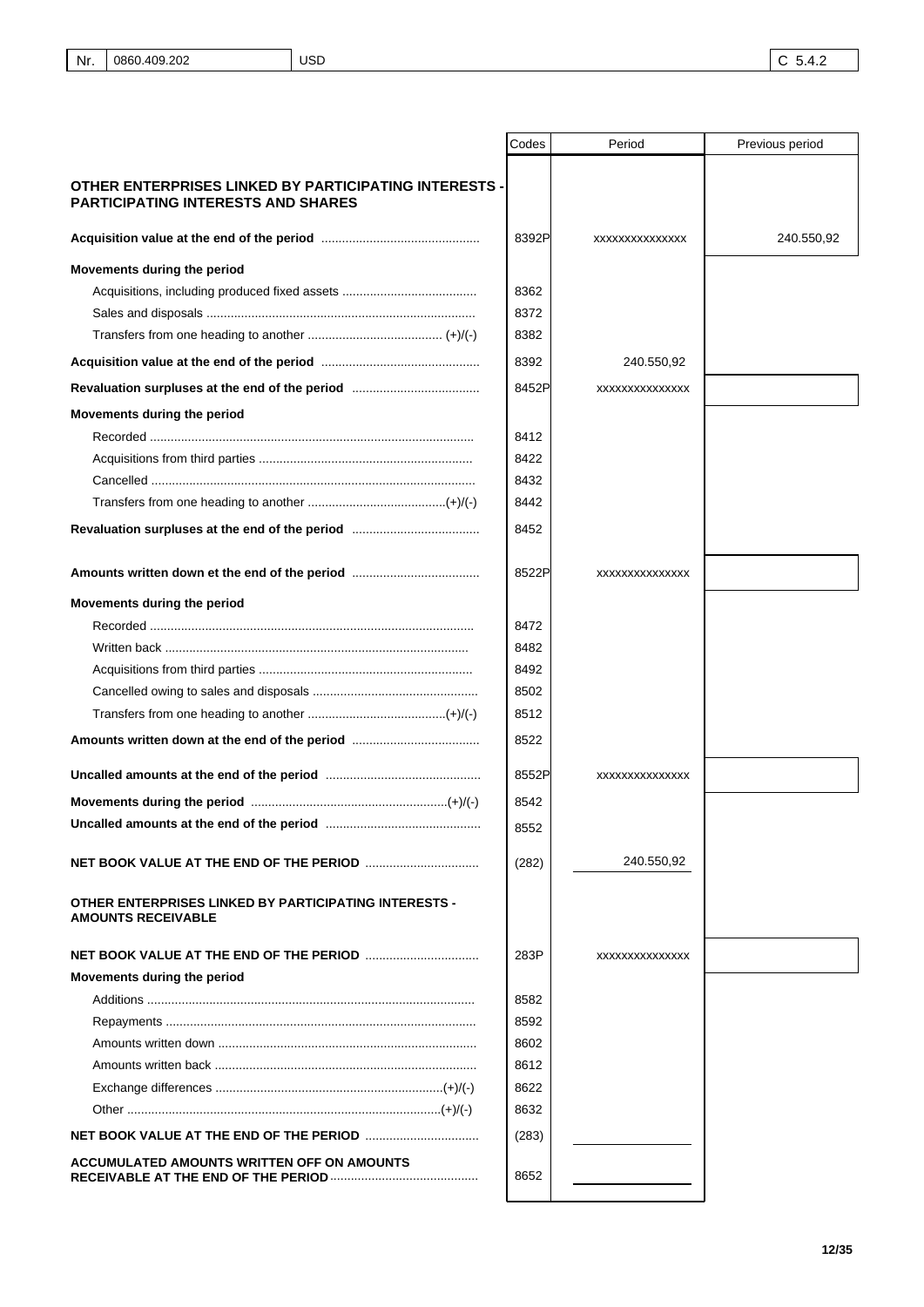USD

|                                                                  | Codes   | Period         | Previous period |
|------------------------------------------------------------------|---------|----------------|-----------------|
|                                                                  |         |                |                 |
| OTHER ENTERPRISES - PARTICIPATING INTERESTS AND<br><b>SHARES</b> |         |                |                 |
|                                                                  | 8393P   | XXXXXXXXXXXXXX | 881.391,92      |
| Movements during the period                                      |         |                |                 |
|                                                                  | 8363    |                |                 |
|                                                                  | 8373    |                |                 |
|                                                                  | 8383    |                |                 |
|                                                                  | 8393    | 881.391,92     |                 |
|                                                                  | 8453P   | XXXXXXXXXXXXXX |                 |
| Movements during the period                                      |         |                |                 |
|                                                                  | 8413    |                |                 |
|                                                                  | 8423    |                |                 |
|                                                                  | 8433    |                |                 |
|                                                                  | 8443    |                |                 |
|                                                                  | 8453    |                |                 |
|                                                                  |         |                |                 |
| Amounts written down at the end of the period                    | 8523P   | XXXXXXXXXXXXXX |                 |
| Movements during the period                                      |         |                |                 |
|                                                                  | 8473    | 881.391,92     |                 |
|                                                                  | 8483    |                |                 |
|                                                                  | 8493    |                |                 |
|                                                                  | 8503    |                |                 |
|                                                                  | 8513    |                |                 |
| Amounts written down at the end of the period                    | 8523    | 881.391,92     |                 |
|                                                                  | 8553P   | XXXXXXXXXXXXXX |                 |
|                                                                  | 8543    |                |                 |
|                                                                  | 8553    |                |                 |
|                                                                  | (284)   |                |                 |
| <b>OTHER ENTERPRISES - AMOUNTS RECEIVABLE</b>                    |         |                |                 |
|                                                                  |         |                |                 |
|                                                                  | 285/8P  | XXXXXXXXXXXXXX | 984.929,57      |
| Movements during the period                                      |         |                |                 |
|                                                                  | 8583    |                |                 |
|                                                                  | 8593    | 307.100,03     |                 |
|                                                                  | 8603    |                |                 |
|                                                                  | 8613    |                |                 |
|                                                                  | 8623    |                |                 |
|                                                                  | 8633    |                |                 |
|                                                                  | (285/8) | 677.829,54     |                 |
| ACCUMULATED AMOUNTS WRITTEN OFF ON AMOUNTS                       | 8653    |                |                 |
|                                                                  |         |                |                 |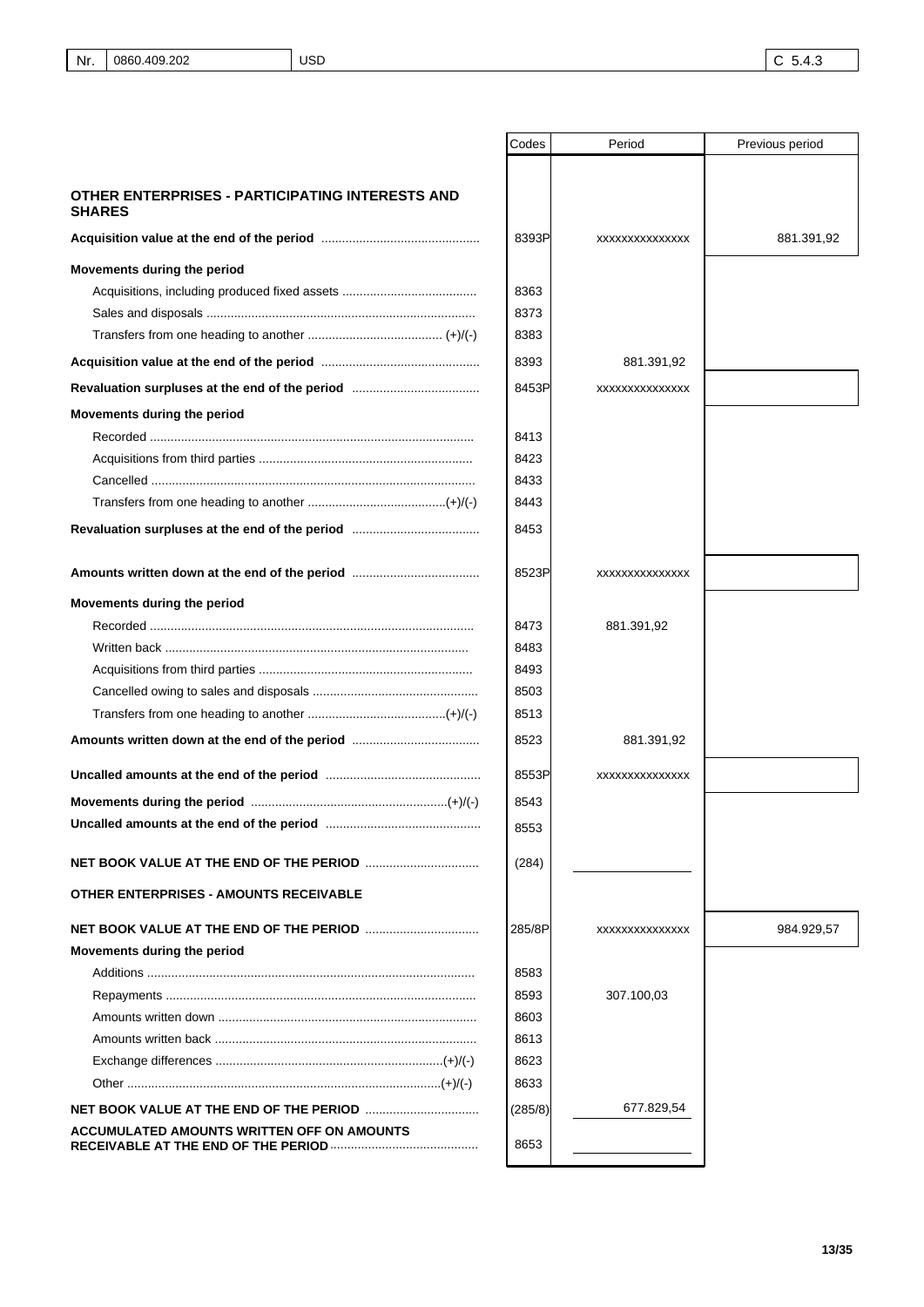# **INFORMATION RELATING TO THE SHARE IN THE CAPITAL**

# **SHARE IN THE CAPITAL AND OTHER RIGHTS IN OTHER COMPANIES**

List of both enterprises in wich the enterprise holds a participating interest (recorded in the heading 28 of assets) and other enterprises in which the enterprise holds rights (recorded in the headings 28 and 50/53 of assets) in the amount of at least 10% of the capital issued.

| NAME, full address of the REGISTERED                                                         |          | Shares held by |                   | Information from the most recent period for<br>which annual accounts are available |              |                                       |              |
|----------------------------------------------------------------------------------------------|----------|----------------|-------------------|------------------------------------------------------------------------------------|--------------|---------------------------------------|--------------|
| OFFICE and for the enterprise governed by<br>Belgian law, the COMPANY NUMBER                 | directly |                | subsi-<br>diaries | Primary                                                                            | Mone-        | Capital and reserves                  | Net result   |
|                                                                                              | Number   | %              | $\%$              | financial<br>statement                                                             | tary<br>unit | $(+)$ or $(-)$<br>(in monetary units) |              |
| <b>Express PLC</b><br>De Gerlachekaai 20<br>2000 Antwerpen<br>Belgium<br>0878.453.279        | 500      | 50,00          |                   | 31/12/2012                                                                         | <b>USD</b>   | $-23.188.916$                         | $-7.372.288$ |
| <b>BELGIBO PLC</b><br>De Gerlachekaai 20<br>2000 Antwerpen<br>Belgium<br>0416.986.865        |          |                | 0,00              | 31/12/2012                                                                         | <b>EUR</b>   | 2.183.906                             | 271.836      |
| <b>RESLEA PLC</b><br>De Gerlachekaai 20<br>2000 Antwerpen<br>Belgium<br>0435.390.141         | 7119     | 99,99          | 0,00              | 31/12/2012                                                                         | <b>EUR</b>   | 3.253.383                             | $-529.751$   |
| <b>EXMAR SHIPPING PLC</b><br>De Gerlachekaai 20<br>2000 Antwerpen<br>Belgium<br>0860.978.334 | 5400     | 50,00          | 0,00              | 31/12/2012                                                                         | <b>USD</b>   | 29.809.438                            | 26.206.698   |
| I.M.A. PLC<br>De Gerlachekaai 20<br>2000 Antwerpen<br>Belgium<br>0404.507.915                | 9900     | 99,00          | 0,00              | 31/12/2012                                                                         | <b>EUR</b>   | 8.794.458                             | $-77.845$    |
| <b>EXMAR LUX SA</b><br>Rue Jean Pierre Brasseur 6<br>1258 B.P. 2255 Luxembourg<br>Luxembourg | 48506    | 98,99          | 0,00              | 31/12/2012                                                                         | <b>EUR</b>   | 23.551.296                            | $-1.147.108$ |
| <b>EXCELERATE PLC</b><br>De Gerlachekaai 20<br>2000 Antwerpen<br>Belgium<br>0870.910.441     | 3354     | 99,97          | 0,00              | 31/12/2012                                                                         | <b>USD</b>   | 8.025.891                             | 2.681.834    |
|                                                                                              | 500      | 50,00          | 0,00              |                                                                                    |              |                                       |              |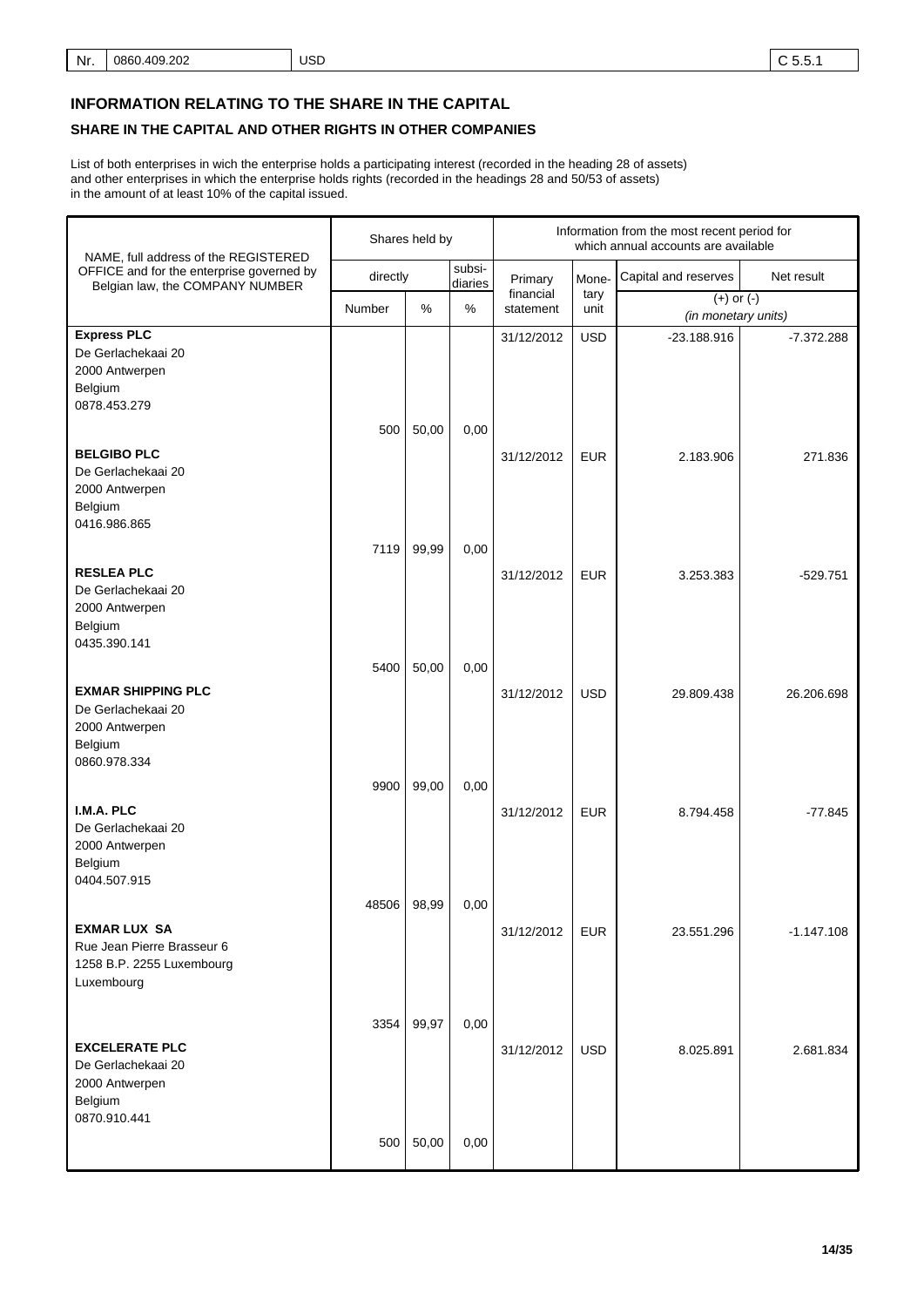# **INFORMATION RELATING TO THE SHARE IN THE CAPITAL**

## **SHARE IN THE CAPITAL AND OTHER RIGHTS IN OTHER COMPANIES**

| NAME, full address of the REGISTERED                                                                           |          | Shares held by |                   | Information from the most recent period for<br>which annual accounts are available |              |                                       |              |
|----------------------------------------------------------------------------------------------------------------|----------|----------------|-------------------|------------------------------------------------------------------------------------|--------------|---------------------------------------|--------------|
| OFFICE and for the enterprise governed by<br>Belgian law, the COMPANY NUMBER                                   | directly |                | subsi-<br>diaries | Primary                                                                            | Mone-        | Capital and reserves                  | Net result   |
|                                                                                                                | Number   | %              | %                 | financial<br>statement                                                             | tary<br>unit | $(+)$ or $(-)$<br>(in monetary units) |              |
| <b>EXMAR HOLDINGS Ltd</b><br>Room 3206 Lippo Center, Tower II 89<br>Queensway<br>Hong Kong                     |          |                |                   | 31/12/2012                                                                         | <b>USD</b>   | 30.238.418                            | 50.909.554   |
| <b>MARPOS PLC</b><br>Min. Beernaerstraat 9<br>8380 Zeebrugge (Brugge)<br>Belgium<br>0460.314.389               | 600      | 60,00          | 0,00              | 31/12/2012                                                                         | <b>EUR</b>   | 498.759                               | 30.376       |
| <b>EXPLORER PLC</b><br>DE GERLACHEKAAI 20<br>2000 Antwerpen<br>Belgium                                         | 450      | 45,00          | 0,00              | 31/12/2012                                                                         | <b>USD</b>   | $-30.266.497$                         | $-6.952.021$ |
| 0874.766.289<br><b>Exmar Shipmanagement PLC</b><br>De Gerlachekaai 20<br>2000 Antwerpen<br>Belgium             | 500      | 50,00          | 0,00              | 31/12/2012                                                                         | <b>EUR</b>   | 3.383.521                             | 629.651      |
| 0442.176.676<br><b>EXMAR GAS SHIPPING Ltd</b><br>Room 3206 Lippo Center, Tower II 89<br>Queensway<br>Hong Kong | 3099     | 99,97          | 0,00              | 31/12/2012                                                                         | <b>USD</b>   | 114.394                               | 6.178        |
| <b>EXMAR HONG KONG Ltd</b><br>Room 3206 Lippo Center, Tower II 89<br>Queensway<br>Hong Kong                    |          | 1000 100,00    | 0,00              | 31/12/2012                                                                         | <b>HKD</b>   | 322.907.910                           | -4.441.575   |
| <b>EXMAR LNG HOLDINGS PLC</b><br>De Gerlachekaai 20<br>2000 Antwerpen<br>Belgium                               | 44550    | 99,00          | 0,00              | 31/12/2012                                                                         | <b>USD</b>   | 1.522.312                             | 3.245.740    |
| 0891.233.327<br><b>EXMAR MARINE PLC</b><br>De Gerlachekaai 20<br>2000 Antwerpen<br>Belgium<br>0424.355.501     | 990      | 99,00          | 0,00              | 31/12/2012                                                                         | <b>USD</b>   | 6.211.320                             | 20.265.988   |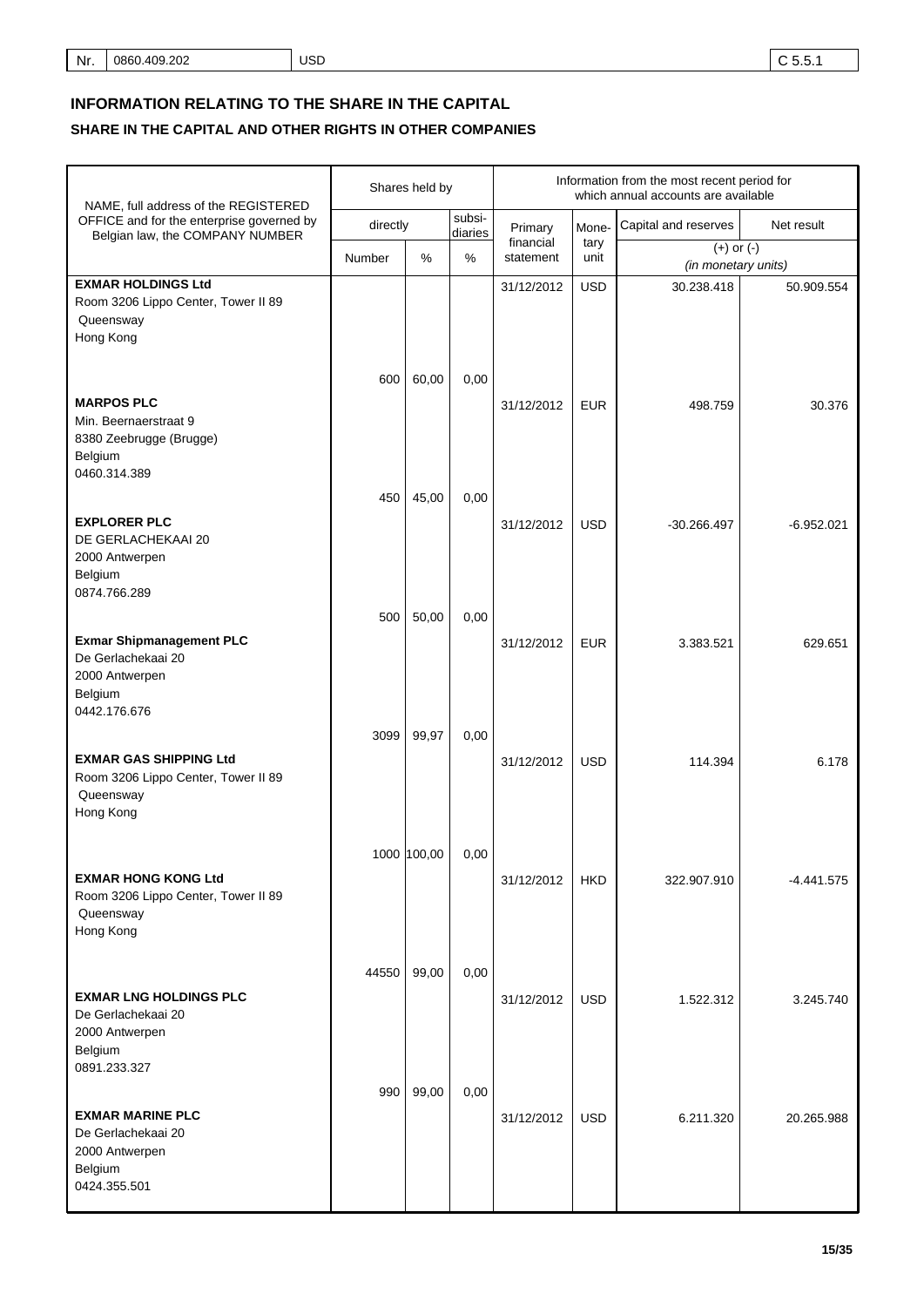# **INFORMATION RELATING TO THE SHARE IN THE CAPITAL**

## **SHARE IN THE CAPITAL AND OTHER RIGHTS IN OTHER COMPANIES**

| NAME, full address of the REGISTERED                                                           |              | Shares held by |                   | Information from the most recent period for<br>which annual accounts are available |              |                                       |              |  |
|------------------------------------------------------------------------------------------------|--------------|----------------|-------------------|------------------------------------------------------------------------------------|--------------|---------------------------------------|--------------|--|
| OFFICE and for the enterprise governed by<br>Belgian law, the COMPANY NUMBER                   | directly     |                | subsi-<br>diaries | Primary                                                                            | Mone-        | Capital and reserves                  | Net result   |  |
|                                                                                                | Number       | %              | %                 | financial<br>statement                                                             | tary<br>unit | $(+)$ or $(-)$<br>(in monetary units) |              |  |
| <b>BEXCO PLC</b><br>Industriepark Zwaarveld 25<br>9220 Hamme (O.-VI.)<br>Belgium               | $\mathbf{1}$ | 0,01           | 0,99              | 31/12/2012                                                                         | <b>EUR</b>   | 4.088.286                             | $-1.643.744$ |  |
| 0412.623.251                                                                                   | 1988         | 26,62          | 0,00              |                                                                                    |              |                                       |              |  |
| <b>TRAVEL PLUS PLC</b><br><b>VERVIERSSRTAAT 2</b><br>2000 Antwerpen<br>Belgium<br>0442.160.147 |              |                |                   | 31/12/2012                                                                         | <b>EUR</b>   | 412.145                               | 178.961      |  |
| <b>FLYING PARTNERS CALL</b>                                                                    | 10           | 0,77           | 0,00              | 31/12/2011                                                                         | <b>EUR</b>   | 45.395                                | 556          |  |
| LUCHTHAVEN ANTWERPEN B56<br>2100 Deurne (Antwerpen)<br>Belgium<br>0445.393.811                 |              |                |                   |                                                                                    |              |                                       |              |  |
| <b>EXMAR LPG PLLC</b><br>De Gerlachekaai 20<br>2000 Antwerpen<br>Belgium<br>0501.532.758       | 50           | 1,19           | 0,00              | 31/12/2012                                                                         | <b>UAH</b>   | 132.794.447                           | $-37.553$    |  |
| <b>EXMAR VLGC PLC</b><br>DE GERLACHEKAAI 20<br>2000 Antwerpen<br>Belgium<br>0847.316.675       | 1315047      | 99,00          | 0,00              | 31/12/2012                                                                         | <b>UAH</b>   | 91.358                                | $-8.642$     |  |
| <b>EXMAR NETHERLANDS FC</b><br>DE HEES 9<br>5975 SEVENDUM<br>Netherlands<br>B                  | 999          | 99,00          | 0,00              | 31/12/2012                                                                         | <b>EUR</b>   | 87.416                                | $-12.584$    |  |
|                                                                                                |              | 1000 100,00    | 0,00              |                                                                                    |              |                                       |              |  |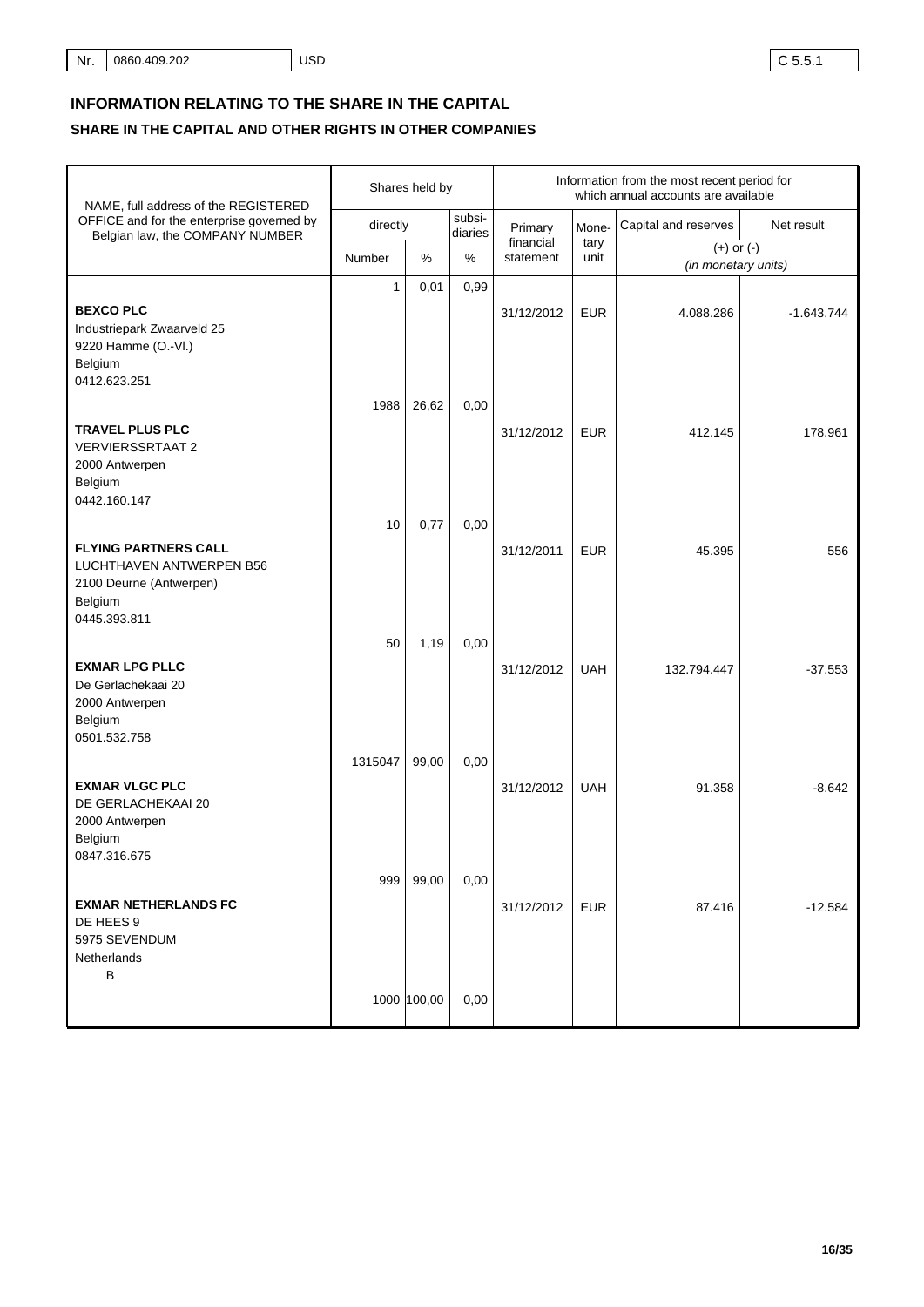## **OTHER INVESTMENTS AND DEPOSIT, DEFFERED CHARGES AND ACCRUED INCOME (ASSETS)**

|                                                    | Codes | Period        | Previous period |
|----------------------------------------------------|-------|---------------|-----------------|
| <b>INVESTMENTS: OTHER INVESTMENTS AND DEPOSITS</b> |       |               |                 |
| <b>Shares</b>                                      | 51    | 21.838.921,43 | 35.492.730,01   |
|                                                    | 8681  | 21.838.921,43 | 35.492.730,01   |
|                                                    | 8682  |               |                 |
|                                                    | 52    |               |                 |
|                                                    | 8684  |               |                 |
|                                                    | 53    |               |                 |
| Falling due                                        |       |               |                 |
|                                                    | 8686  |               |                 |
|                                                    | 8687  |               |                 |
|                                                    | 8688  |               |                 |
|                                                    | 8689  | 82.467.438.63 | 71.918.881,53   |

#### **DEFFERED CHARGES AND ACCRUED INCOME**

**Allocation of heading 490/1 of assets if the amount is significant.**

Period 101.476,22 724.807,15 2.185,08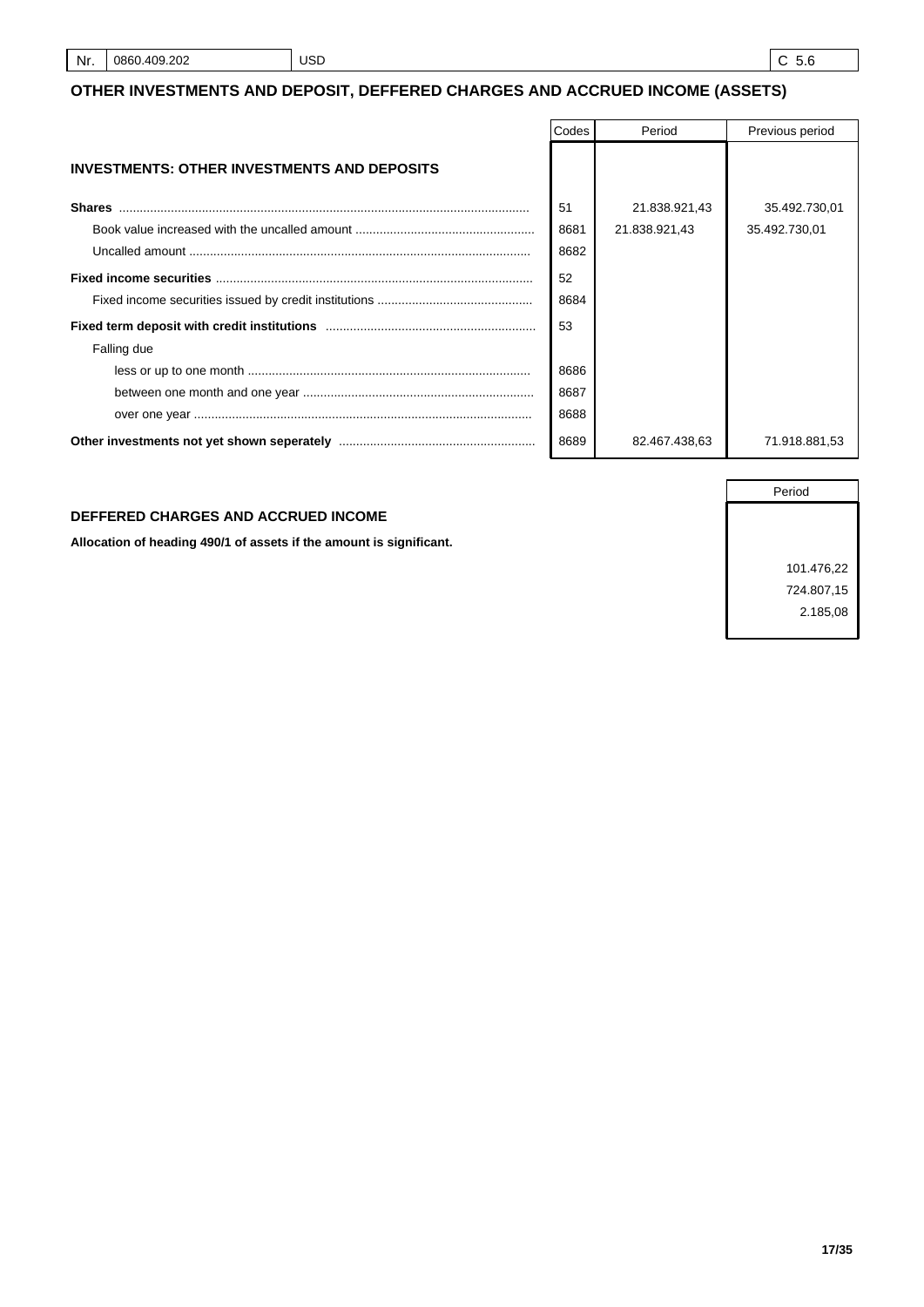# **STATEMENT OF CAPITAL AND STRUCTURE OF SHAREHOLDINGS**

## **STATEMENT OF CAPITAL**

## **Social capital**

| Codes | Period         | Previous period |
|-------|----------------|-----------------|
|       |                |                 |
|       |                |                 |
| 100P  | XXXXXXXXXXXXXX | 88.811.667,00   |
| (100) | 88.811.667,00  |                 |

|                                                            | Codes | Amounts        | Number of shares |
|------------------------------------------------------------|-------|----------------|------------------|
| Changes during the period:                                 |       |                |                  |
| Structure of the capital<br>Different categories of shares |       |                |                  |
|                                                            |       | 88.811.667,00  | 59.500.000       |
|                                                            | 8702  | XXXXXXXXXXXXXX | 13.310.377       |
|                                                            | 8703  | XXXXXXXXXXXXX  | 46.189.623       |

|                                           | Codes | Uncalled<br>capital | Capital called,<br>but not paid |
|-------------------------------------------|-------|---------------------|---------------------------------|
| Capital not paid                          |       |                     |                                 |
|                                           | (101) |                     | XXXXXXXXXXXXXX                  |
|                                           | 8712  | XXXXXXXXXXXXXX      |                                 |
| Shareholders having yet to pay up in full |       |                     |                                 |
|                                           |       |                     |                                 |

|                                                 | Codes | Period        |
|-------------------------------------------------|-------|---------------|
| <b>OWN SHARES</b>                               |       |               |
| Held by the company itself                      |       |               |
| Amount of capital held                          | 8721  | 33.640.471,11 |
| Number of shares held                           | 8722  | 3.315.578     |
| Held by the subsidiaries                        |       |               |
|                                                 | 8731  |               |
| Number of shares held                           | 8732  |               |
| <b>Commitments to issue shares</b>              |       |               |
| Following the exercising of CONVERSION RIGHTS   |       |               |
|                                                 | 8740  |               |
|                                                 | 8741  |               |
|                                                 | 8742  |               |
| Following the exercising of SUBSCRIPTION RIGHTS |       |               |
|                                                 | 8745  |               |
|                                                 | 8746  |               |
|                                                 | 8747  |               |
| Authorized capital, not issued                  | 8751  |               |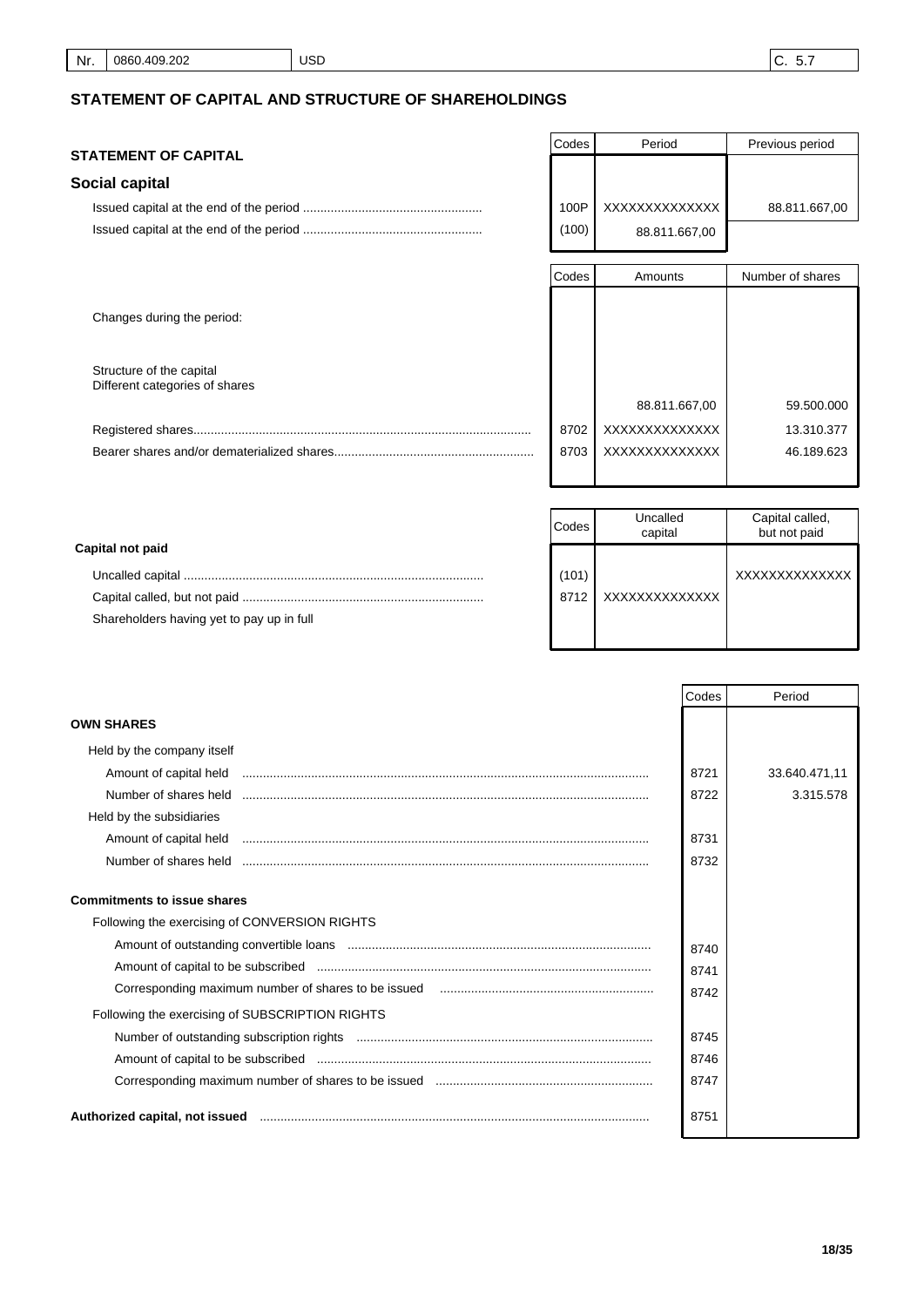## **STATEMENT OF CAPITAL AND STRUCTURE OF SHAREHOLDINGS**

|                                             | Codes | Period |
|---------------------------------------------|-------|--------|
| Shared issued, not representing capital     |       |        |
| <b>Distribution</b>                         |       |        |
| Number of shares held                       | 8761  |        |
| Number of voting rights attached thereto    | 8762  |        |
| Allocation by shareholder                   |       |        |
| Number of shares held by the company itself | 8771  |        |
| Number of shares held by its subsidairies   | 8781  |        |

**STRUCTURE OF SHAREHOLDINGS OF THE ENTERPRISE AS AT THE ANNUAL BALANCING OF THE BOOKS, AS IT APPEARS FROM THE STATEMENT RECEIVED BY THE ENTERPRISE**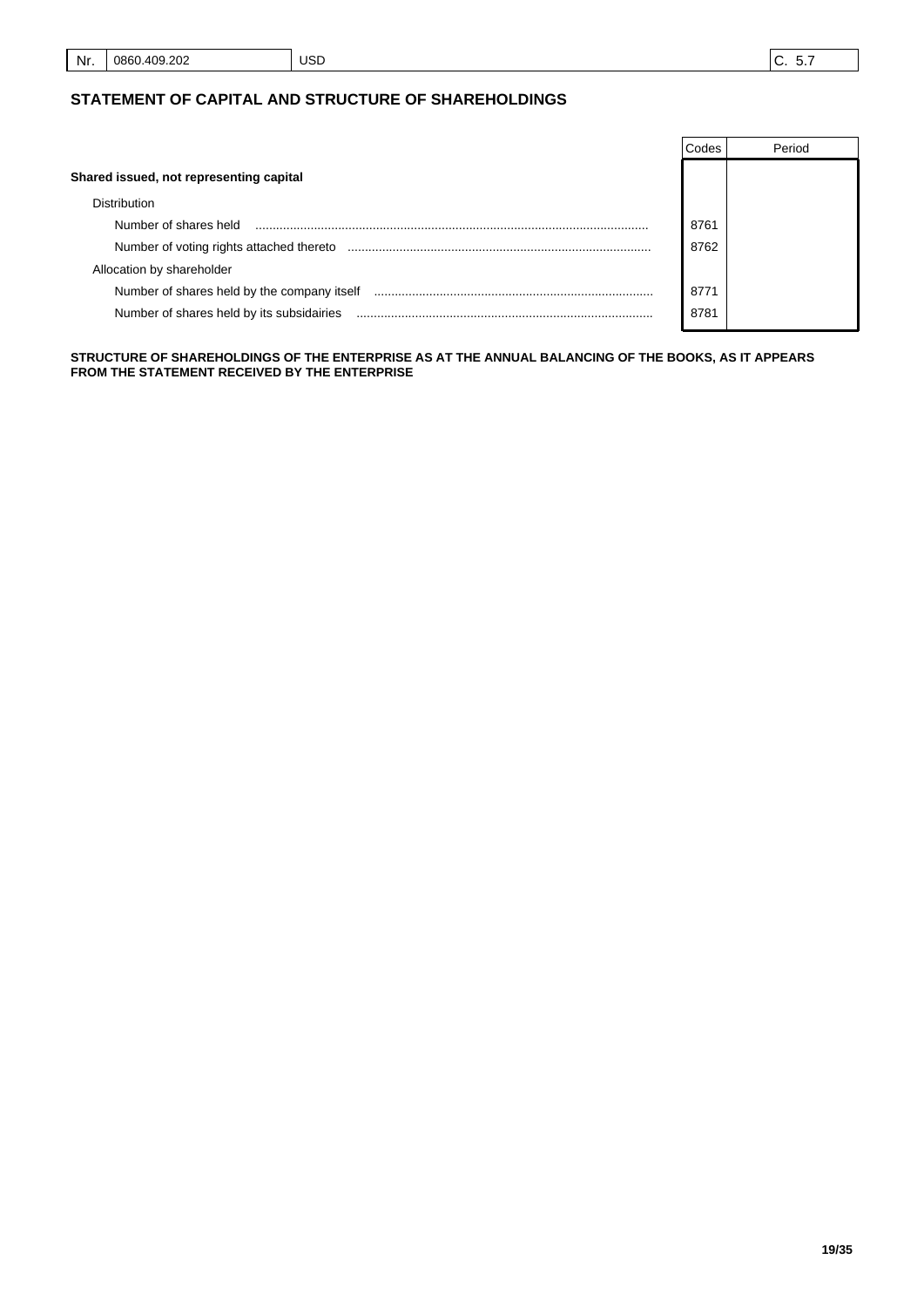| Nr. | .409.202<br>0860. | <b>USD</b> |  |
|-----|-------------------|------------|--|
|-----|-------------------|------------|--|

# **PROVISIONS FOR OTHER LIABILITIES AND CHARGES**

# **ALLOCATION OF THE HEADING 163/5 OF LIABILITIES IF THE AMOUNT IS CONSIDERABLE**

Period

3.197.882,50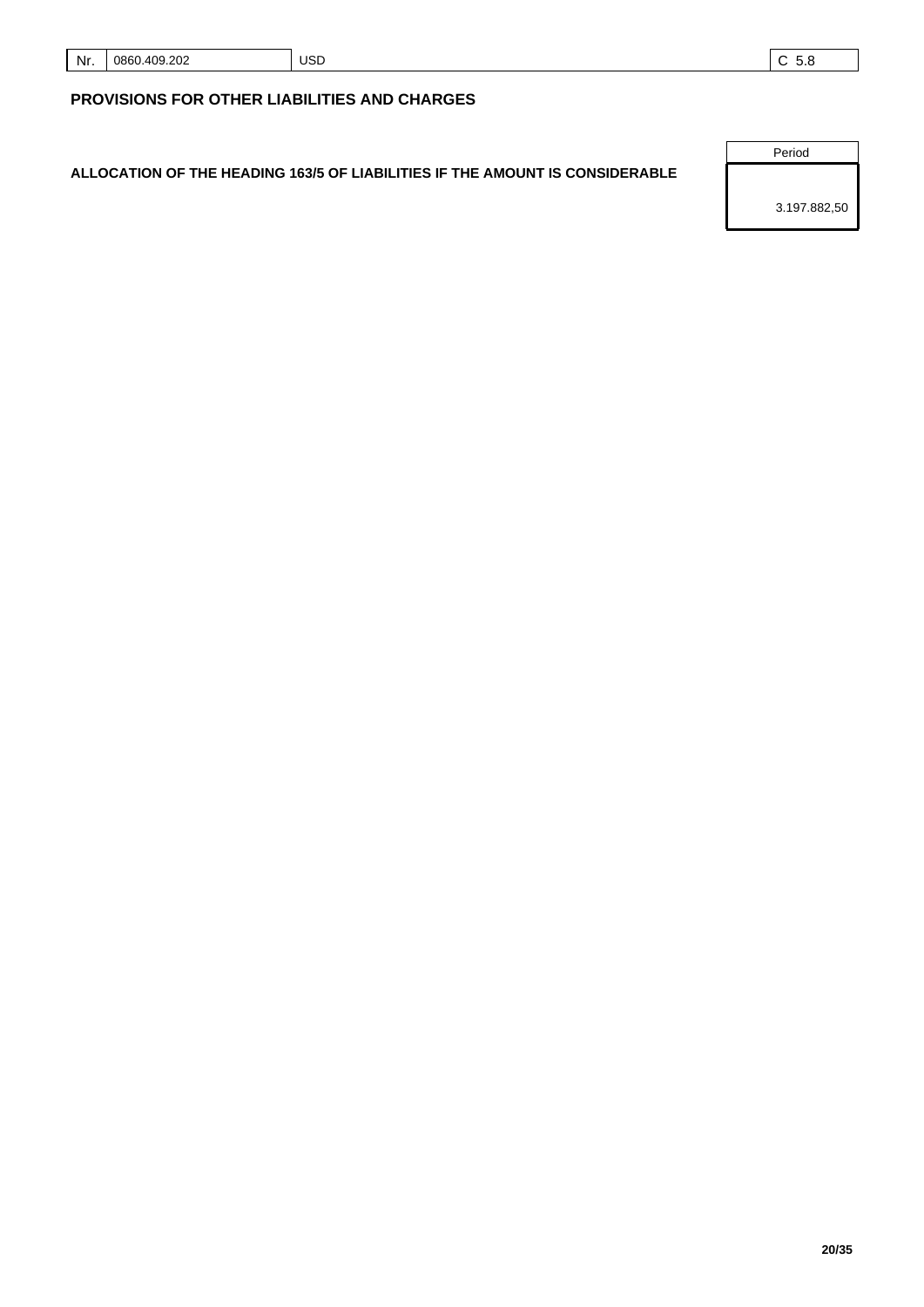Period

Codes

## STATEMENT OF AMOUNTS PAYABLE, ACCRUED CHARGES AND DEFERRED **INCOME**

## ANALYSIS BY CURRENT PORTIONS OF AMOUNTS INITIALLY PAYABLE AFTER MORE THAN ONE YEAR

Amounts payable after more than one year, not more than one year

| Amounts payable after more than one year, not more than one year           |      |                |
|----------------------------------------------------------------------------|------|----------------|
|                                                                            | 8801 | 13.439.053,51  |
|                                                                            | 8811 |                |
|                                                                            | 8821 |                |
|                                                                            | 8831 |                |
|                                                                            | 8841 | 13.439.053,51  |
|                                                                            | 8851 |                |
|                                                                            | 8861 |                |
|                                                                            | 8871 |                |
|                                                                            | 8881 |                |
| Advance payments received on contracts in progress                         | 8891 |                |
|                                                                            | 8901 |                |
|                                                                            | (42) | 13.439.053,51  |
| Amounts payable after more than one year, between one and five years       |      |                |
|                                                                            | 8802 | 57.923.054,36  |
|                                                                            | 8812 |                |
|                                                                            | 8822 |                |
|                                                                            | 8832 |                |
|                                                                            | 8842 | 57.923.054,36  |
|                                                                            | 8852 |                |
|                                                                            | 8862 |                |
|                                                                            | 8872 |                |
|                                                                            | 8882 |                |
| Advance payments received on contracts in progress                         | 8892 |                |
|                                                                            | 8902 |                |
| Total amounts payable after more than one year, between one and five years | 8912 | 57.923.054,36  |
| Amounts payable after more than one year, over five years                  |      |                |
|                                                                            | 8803 | 267.347.074,26 |
|                                                                            | 8813 |                |
|                                                                            | 8823 |                |
|                                                                            | 8833 |                |
|                                                                            | 8843 | 267.347.074,26 |
|                                                                            | 8853 |                |
|                                                                            | 8863 |                |
|                                                                            | 8873 |                |
|                                                                            | 8883 |                |
|                                                                            | 8893 |                |
|                                                                            | 8903 |                |
|                                                                            | 8913 | 267.347.074,26 |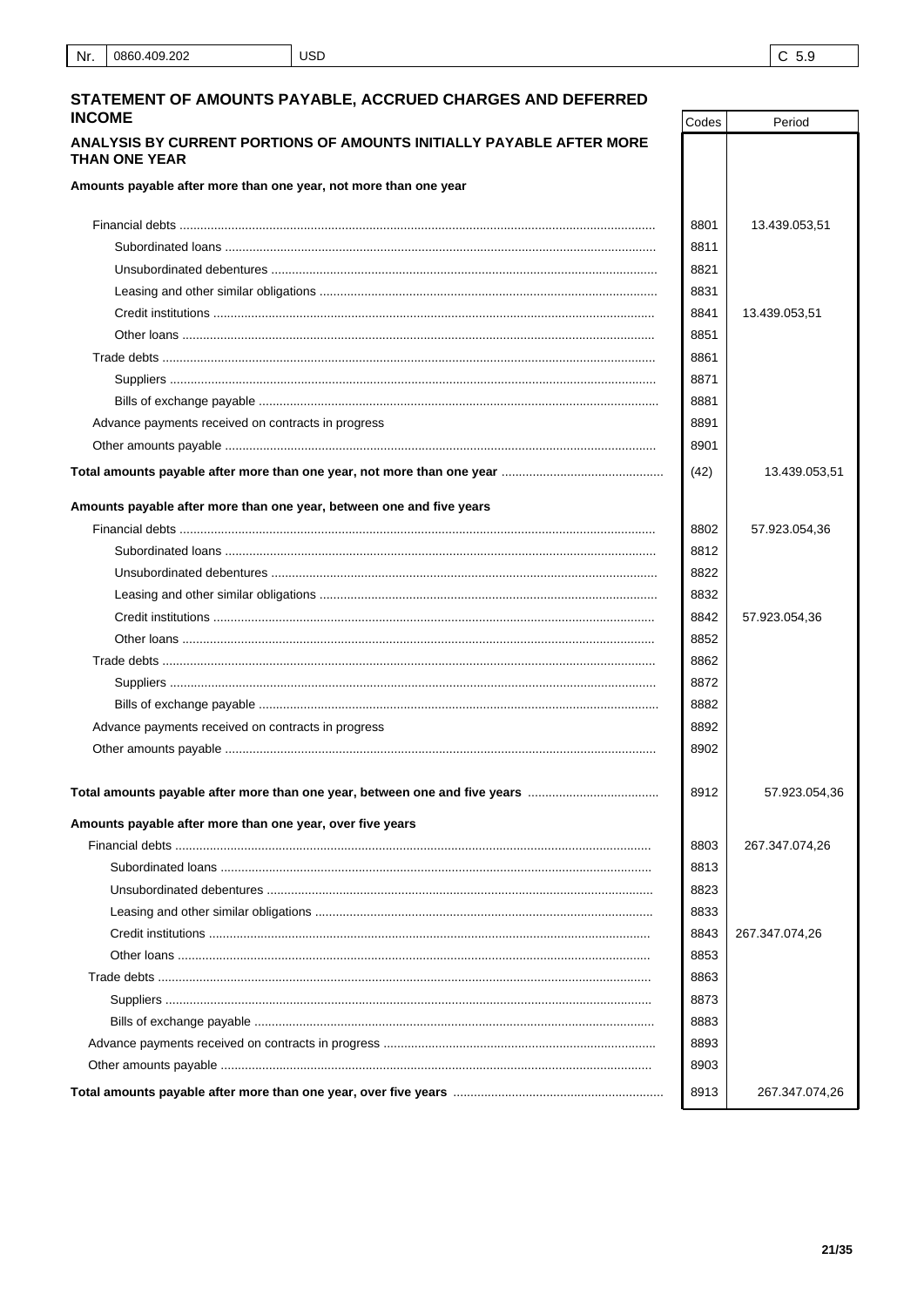|                                                                                                                    | Codes | Period         |
|--------------------------------------------------------------------------------------------------------------------|-------|----------------|
| AMOUNTS PAYABLE GUARANTEED (headings 17 and 42/48 of liabilities)                                                  |       |                |
|                                                                                                                    |       |                |
| Amounts payable guaranteed by Belgian public authorities                                                           |       |                |
|                                                                                                                    | 8921  |                |
|                                                                                                                    | 8931  |                |
|                                                                                                                    | 8941  |                |
|                                                                                                                    | 8951  |                |
|                                                                                                                    | 8961  |                |
|                                                                                                                    | 8971  |                |
|                                                                                                                    | 8981  |                |
|                                                                                                                    | 8991  |                |
|                                                                                                                    | 9001  |                |
|                                                                                                                    | 9011  |                |
|                                                                                                                    | 9021  |                |
|                                                                                                                    | 9051  |                |
|                                                                                                                    |       |                |
|                                                                                                                    | 9061  |                |
| Amounts payable guaranteed by real guarantees given or irrevocably promised by the<br>enterprise on its own assets |       |                |
|                                                                                                                    | 8922  | 338.709.182,13 |
|                                                                                                                    | 8932  |                |
|                                                                                                                    | 8942  |                |
|                                                                                                                    | 8952  |                |
|                                                                                                                    | 8962  | 338.709.182,13 |
|                                                                                                                    | 8972  |                |
|                                                                                                                    | 8982  |                |
|                                                                                                                    | 8992  |                |
|                                                                                                                    | 9002  |                |
| Advance payments received on contracts in progress                                                                 | 9012  |                |
|                                                                                                                    | 9022  |                |
|                                                                                                                    | 9032  |                |
|                                                                                                                    | 9042  |                |
|                                                                                                                    | 9052  |                |
| Total amounts payable guaranteed by real guarantees given or irrevocably promised by the                           | 9062  | 338.709.182,13 |
| AMOUNTS PAYABLE FOR TAXES, REMUNERATION AND SOCIAL SECURITY                                                        |       |                |
| Taxes (heading 450/3 of the liabilities)                                                                           |       |                |
|                                                                                                                    | 9072  |                |
|                                                                                                                    | 9073  |                |
|                                                                                                                    | 450   | 79.098,15      |
| Remuneration and social security (heading 454/9 of the liabilities)                                                |       |                |
|                                                                                                                    | 9076  |                |
| Other amounts payable relating to remuneration and social security                                                 | 9077  | 243.822,08     |
|                                                                                                                    |       |                |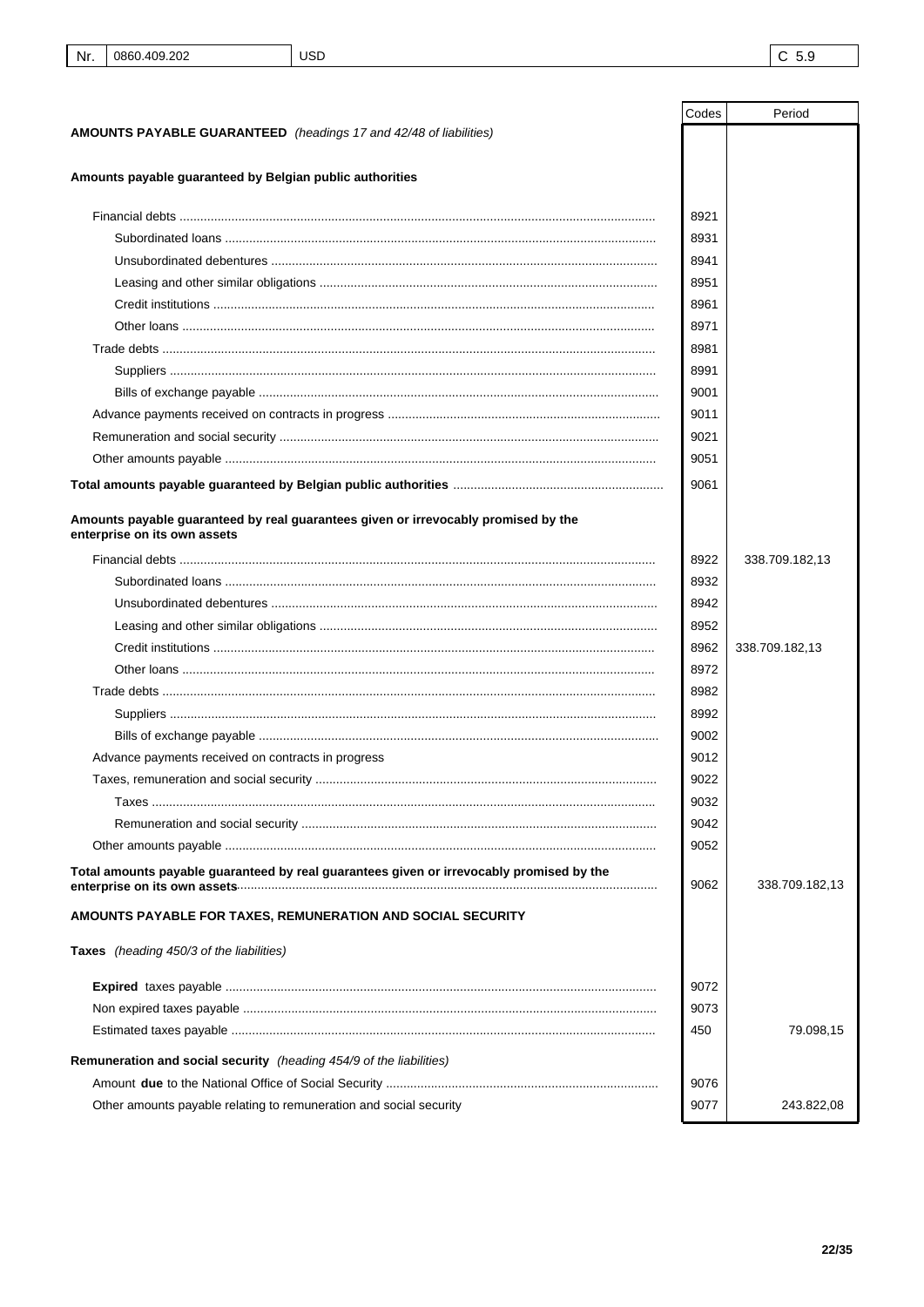| Nr.                                        | 0860.409.202 | JSD | C <sub>5.9</sub> |
|--------------------------------------------|--------------|-----|------------------|
|                                            |              |     | Period           |
| <b>ACCRUED CHARGES AND DEFERRED INCOME</b> |              |     |                  |

**Allocation of the heading 492/3 of liabilities if the amount is considerable**

1.392.571,81 85.706.336,00 239.751,80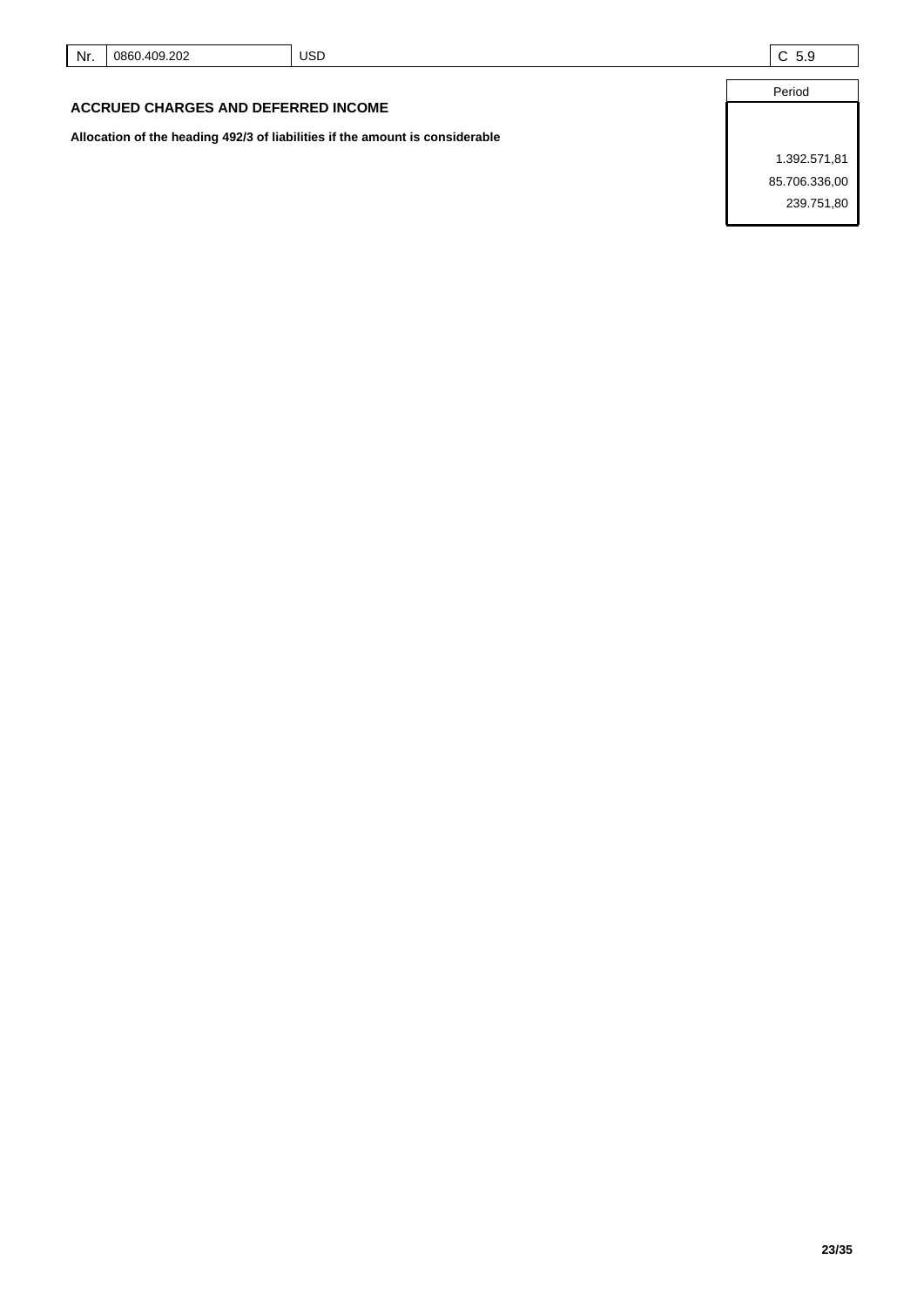|                                                                                                                        | Codes | Period       | Previous period |
|------------------------------------------------------------------------------------------------------------------------|-------|--------------|-----------------|
|                                                                                                                        |       |              |                 |
| <b>OPERATING INCOME</b>                                                                                                |       |              |                 |
| Net turnover                                                                                                           |       |              |                 |
| Broken down by categories of activity                                                                                  |       |              |                 |
| Allocation into geographical markets                                                                                   |       |              |                 |
| Other operating income                                                                                                 |       |              |                 |
| Total amount of subsidies and compensatory amounts obtained from public                                                | 740   |              |                 |
| <b>OPERATING COSTS</b>                                                                                                 |       |              |                 |
| Employees for whom the company has submitted a DIMONA declaration or are<br>recorded in the general personnel register |       |              |                 |
|                                                                                                                        | 9086  | 13           | 14              |
| Average number of employees calculated in full-time equivalents                                                        | 9087  | 12,8         | 15,6            |
|                                                                                                                        | 9088  | 24.592       | 26.543          |
| <b>Personnel costs</b>                                                                                                 |       |              |                 |
|                                                                                                                        | 620   | 1.561.831,63 | 1.620.963,46    |
|                                                                                                                        | 621   | 397.932,34   | 489.044,96      |
|                                                                                                                        | 622   | 291.722,31   | 360.803,63      |
|                                                                                                                        | 623   | 97.069,41    | 98.191,67       |
|                                                                                                                        | 624   |              |                 |
| <b>Provisions for pensions</b>                                                                                         |       |              |                 |
|                                                                                                                        | 635   |              |                 |
| Amounts written off                                                                                                    |       |              |                 |
| Stocks and contracts in progress                                                                                       |       |              |                 |
|                                                                                                                        | 9110  |              |                 |
| Written back ……………………………………………………………………………………                                                                          | 9111  |              |                 |
| Trade debtors                                                                                                          |       |              |                 |
|                                                                                                                        | 9112  |              |                 |
| Written back ……………………………………………………………………………………                                                                          | 9113  |              |                 |
| Provisions for risks and charges                                                                                       |       |              |                 |
|                                                                                                                        | 9115  |              |                 |
|                                                                                                                        | 9116  | 487.610,70   | 467.640,90      |
| Other operating charges                                                                                                |       |              |                 |
|                                                                                                                        | 640   | 14.970,82    | 12.371,12       |
|                                                                                                                        | 641/8 | 1.851,38     | 6.606,09        |
| Hired temporary staff and persons placed at the enterprise's disposal                                                  |       |              |                 |
|                                                                                                                        | 9096  |              | 2               |
|                                                                                                                        | 9097  | 0,2          | 2,0             |
|                                                                                                                        | 9098  | 395          | 4.716           |
|                                                                                                                        | 617   | 31.107,90    | 240.654,45      |
|                                                                                                                        |       |              |                 |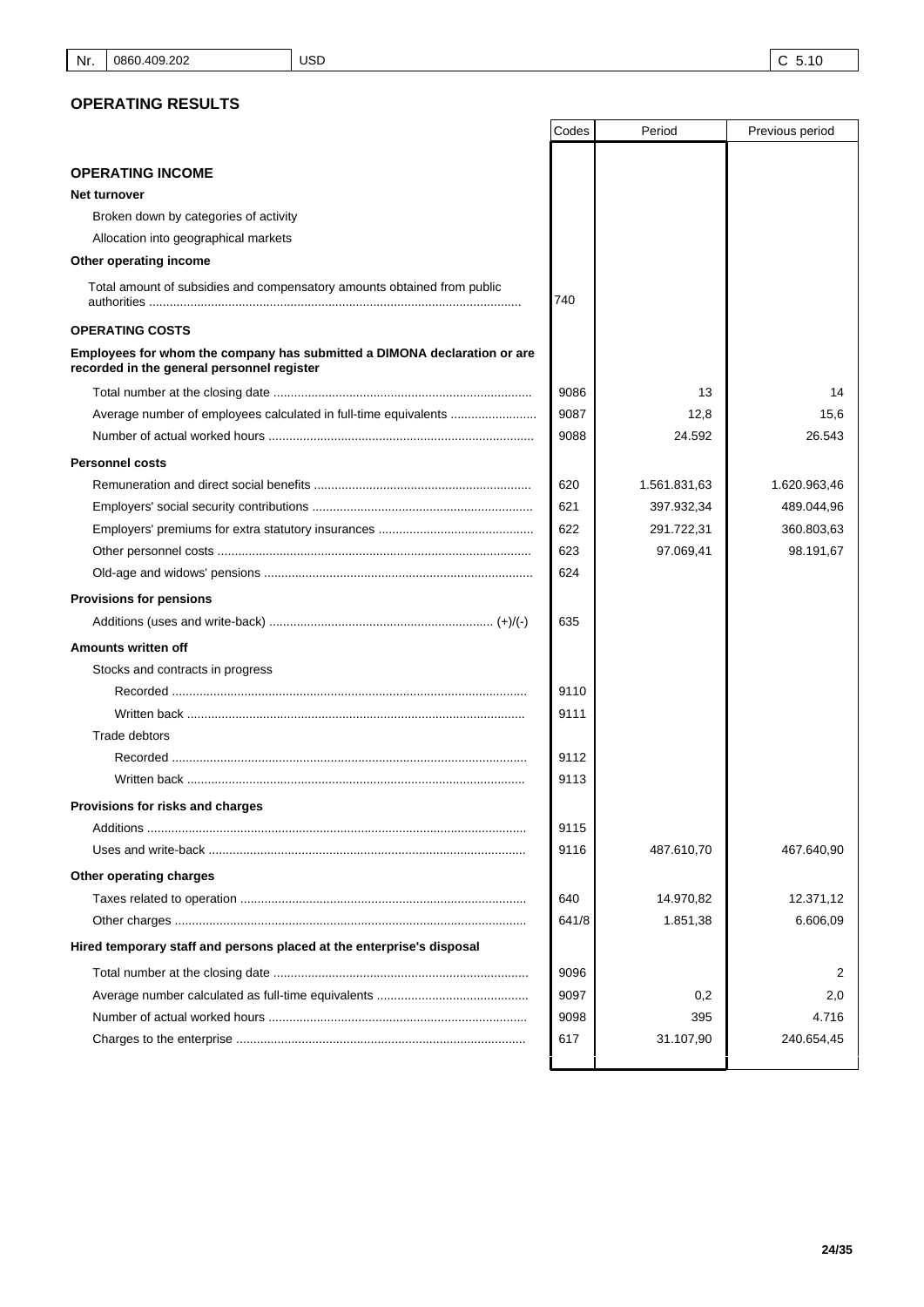# **FINANCIAL AND EXTRAORDINARY RESULTS**

|                                                                                         | Codes | Period        | Previous period |
|-----------------------------------------------------------------------------------------|-------|---------------|-----------------|
| <b>FINANCIAL RESULTS</b>                                                                |       |               |                 |
| Other financial income                                                                  |       |               |                 |
| Amount of subsidies granted by public authorities, credited to income for the<br>period |       |               |                 |
|                                                                                         | 9125  |               |                 |
|                                                                                         | 9126  |               |                 |
| Allocation of other financial income                                                    |       |               |                 |
|                                                                                         |       |               | 437.863,89      |
|                                                                                         |       |               | 818.705,87      |
| Amounts written down off loan issue expenses and repayment premiums                     | 6501  |               |                 |
|                                                                                         | 6503  |               |                 |
| Value adjustments to current assets                                                     |       |               |                 |
|                                                                                         | 6510  |               |                 |
|                                                                                         | 6511  | 9.432.450,54  | 1.463.414,25    |
| Other financial charges                                                                 |       |               |                 |
| Amount of the discount borne by the enterprise, as a result of negotiating              | 653   |               |                 |
| <b>Provisions of a financial nature</b>                                                 |       |               |                 |
|                                                                                         | 6560  |               |                 |
|                                                                                         | 6561  |               |                 |
| Allocation of other financial charges                                                   |       |               |                 |
|                                                                                         |       | 1.348.406,53  | 3.726.848,78    |
|                                                                                         |       | 84.751,87     | 38.690,08       |
|                                                                                         |       | 673.773,72    | 839.598,75      |
|                                                                                         |       | 24.996.088,00 | 20.510.268,00   |
|                                                                                         |       |               |                 |

|  | <b>EXTRAORDINARY RESULTS</b> |  |  |
|--|------------------------------|--|--|
|--|------------------------------|--|--|

**Allocation other extraordinary income**

**Allocation other extraordinary charges**

Period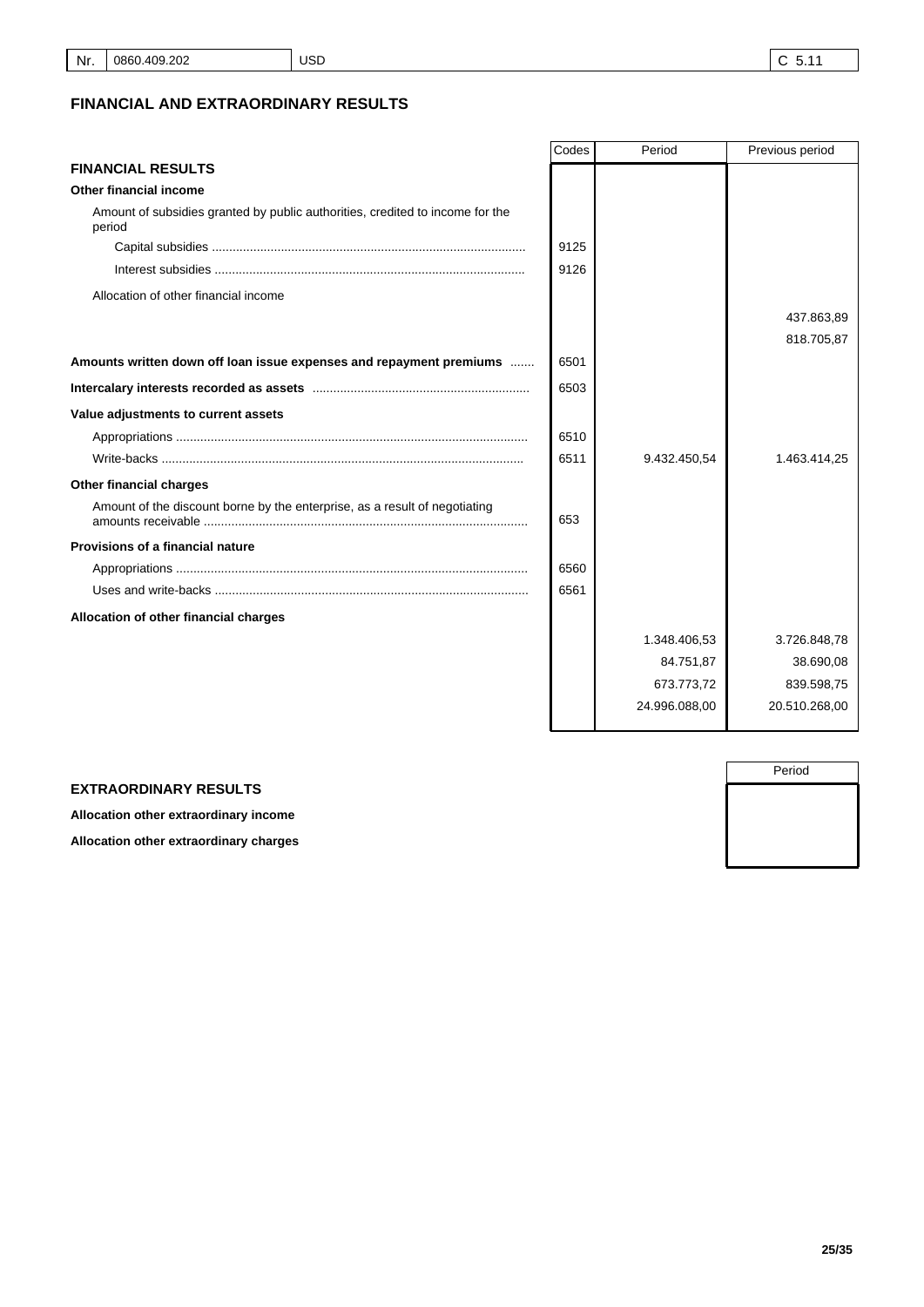|                                                                                                                                                                                               | Codes | Period          |
|-----------------------------------------------------------------------------------------------------------------------------------------------------------------------------------------------|-------|-----------------|
| <b>INCOME TAXE</b>                                                                                                                                                                            |       |                 |
| Income taxes on the result of the current period                                                                                                                                              | 9134  | 3.147,50        |
|                                                                                                                                                                                               | 9135  | 3.147.50        |
| Excess of income tax prepayments and withholding taxes recorded under assets                                                                                                                  | 9136  |                 |
|                                                                                                                                                                                               | 9137  |                 |
| Income taxes on previous periods                                                                                                                                                              | 9138  |                 |
|                                                                                                                                                                                               | 9139  |                 |
|                                                                                                                                                                                               | 9140  |                 |
| In so far as income taxes of the current period are materially affected by differences between the<br>profit before taxes, as stated in the annual accounts, and the estimated taxable profit |       |                 |
|                                                                                                                                                                                               |       | 1.185.949,06    |
|                                                                                                                                                                                               |       | -186.542.530.66 |

**An indication of the effect of extraordinary results on the amount of income taxes relating to the current period**

|                                                       | Codes | Period        |
|-------------------------------------------------------|-------|---------------|
| <b>Status of deferred taxes</b>                       |       |               |
|                                                       | 9141  | 66.918.710,70 |
|                                                       | 9142  |               |
| Other deferred taxes representing assets              |       |               |
|                                                       |       | 24.631.389,80 |
|                                                       |       | 33.766.086,23 |
|                                                       |       | 8.521.234,67  |
| Deferred taxes representing liabilities               | 9144  | 78.484.749,53 |
| Allocation of deferred taxes representing liabilities |       |               |
|                                                       |       | 78.484.749,53 |

|                                                                                | Codes | Period       | <b>Previous Period</b> |
|--------------------------------------------------------------------------------|-------|--------------|------------------------|
| THE TOTAL AMOUNT OF VALUE ADDED TAX AND TAXES BORNE BY THIRD<br><b>PARTIES</b> |       |              |                        |
| The total amount of value added tax charged                                    |       |              |                        |
|                                                                                | 9145  | 364.938,32   | 417.831,53             |
|                                                                                | 9146  | 152.785,44   | 168.177.58             |
| Amounts retained on behalf of third parties for                                |       |              |                        |
|                                                                                | 9147  | 666.974,05   | 928.634.38             |
|                                                                                | 9148  | 3.779.792,71 | 2.100.028,16           |

8.845.865,18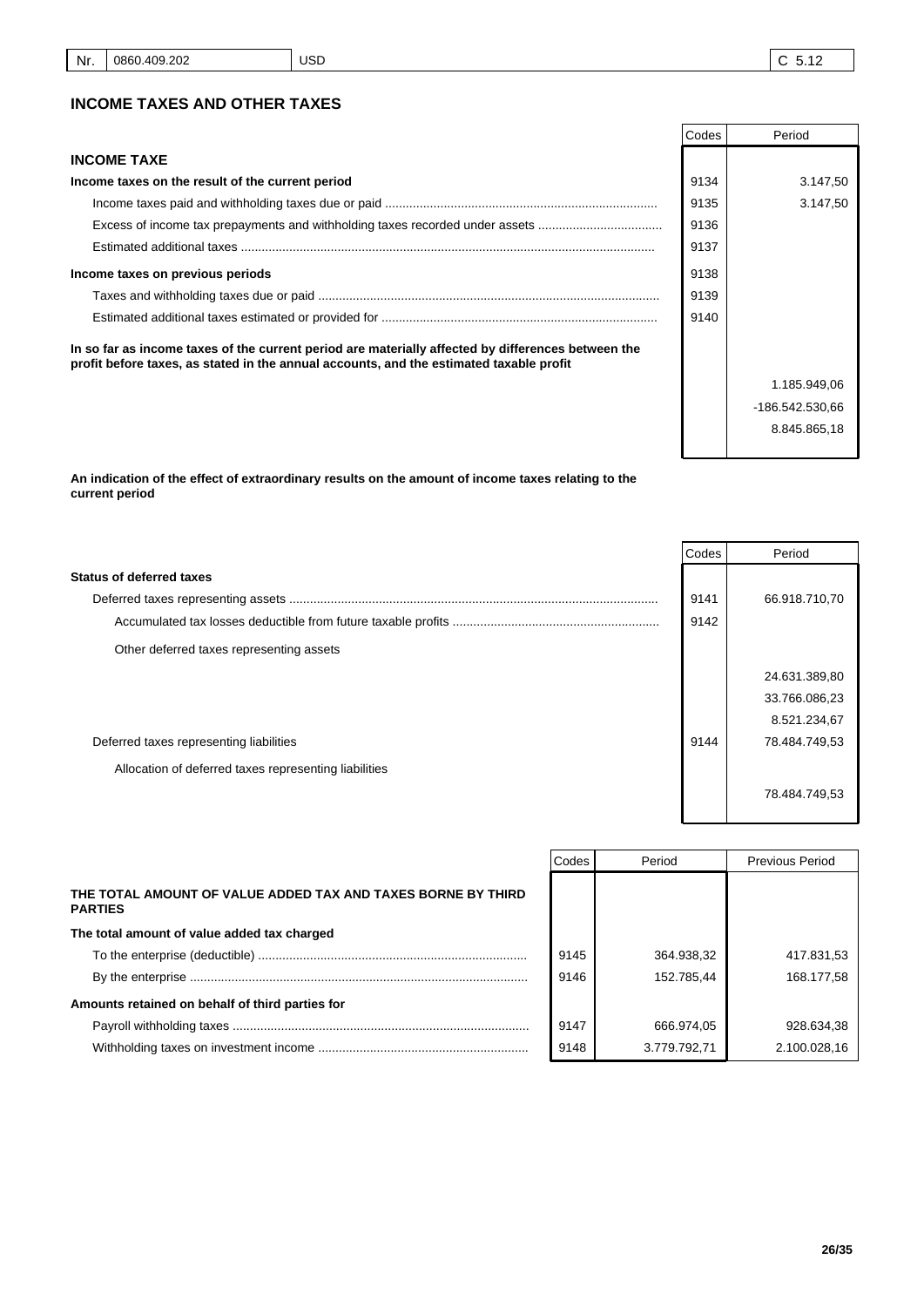## RELATIONSHIPS WITH AFFILIATED ENTERPRISES AND ENTERPRISES LINKED BY PARTICIPATING **INTERESTS**

| <b>AFFILIATED ENTERPRISES</b><br>(280/1)<br>771.009.032,94<br>602.586.193,20<br>(280)<br>249.163.880,54<br>127.281.173,87<br>9271<br>9281<br>521.845.152,40<br>475.305.019,33<br>9291<br>124.411.090,53<br>204.167.482,28<br>9301<br>64.114.788,48<br>71.624.788,48<br>9311<br>60.296.302,05<br>132.542.693,80<br>Within one year<br>9321<br>9331<br>9341<br>9351<br>27.045.471,25<br>32.009.522,21<br>9361<br>9371<br>27.045.471,25<br>32.009.522,21<br>Personal and real guarantees<br>Provided or irrevocably promised by the enterprise, as security for debts or<br>9381<br>Provided or irrevocably promised by affiliated enterprises as security for debts or<br>9391<br>9401<br><b>Financial results</b><br>9421<br>57.847.661,75<br>44.766.681,69<br>9431<br>4.472.428,29<br>4.894.540,08<br>9441<br>9461<br>15.977,20<br>416.673,95<br>9471<br>Gains and losses on disposal of fixed assets<br>9481<br>9491<br><b>ENTERPRISES LINKED BY PARTICIPATING INTERESTS</b><br>(282/3)<br>240.550,92<br>240.550,92<br>240.550,92<br>(282)<br>240.550,92<br>9272<br>9282<br>9292<br>9302<br>9312<br>Within one year<br>9352 | Codes | Period | Previous period |
|------------------------------------------------------------------------------------------------------------------------------------------------------------------------------------------------------------------------------------------------------------------------------------------------------------------------------------------------------------------------------------------------------------------------------------------------------------------------------------------------------------------------------------------------------------------------------------------------------------------------------------------------------------------------------------------------------------------------------------------------------------------------------------------------------------------------------------------------------------------------------------------------------------------------------------------------------------------------------------------------------------------------------------------------------------------------------------------------------------------------------|-------|--------|-----------------|
|                                                                                                                                                                                                                                                                                                                                                                                                                                                                                                                                                                                                                                                                                                                                                                                                                                                                                                                                                                                                                                                                                                                              |       |        |                 |
|                                                                                                                                                                                                                                                                                                                                                                                                                                                                                                                                                                                                                                                                                                                                                                                                                                                                                                                                                                                                                                                                                                                              |       |        |                 |
|                                                                                                                                                                                                                                                                                                                                                                                                                                                                                                                                                                                                                                                                                                                                                                                                                                                                                                                                                                                                                                                                                                                              |       |        |                 |
|                                                                                                                                                                                                                                                                                                                                                                                                                                                                                                                                                                                                                                                                                                                                                                                                                                                                                                                                                                                                                                                                                                                              |       |        |                 |
|                                                                                                                                                                                                                                                                                                                                                                                                                                                                                                                                                                                                                                                                                                                                                                                                                                                                                                                                                                                                                                                                                                                              |       |        |                 |
|                                                                                                                                                                                                                                                                                                                                                                                                                                                                                                                                                                                                                                                                                                                                                                                                                                                                                                                                                                                                                                                                                                                              |       |        |                 |
|                                                                                                                                                                                                                                                                                                                                                                                                                                                                                                                                                                                                                                                                                                                                                                                                                                                                                                                                                                                                                                                                                                                              |       |        |                 |
|                                                                                                                                                                                                                                                                                                                                                                                                                                                                                                                                                                                                                                                                                                                                                                                                                                                                                                                                                                                                                                                                                                                              |       |        |                 |
|                                                                                                                                                                                                                                                                                                                                                                                                                                                                                                                                                                                                                                                                                                                                                                                                                                                                                                                                                                                                                                                                                                                              |       |        |                 |
|                                                                                                                                                                                                                                                                                                                                                                                                                                                                                                                                                                                                                                                                                                                                                                                                                                                                                                                                                                                                                                                                                                                              |       |        |                 |
|                                                                                                                                                                                                                                                                                                                                                                                                                                                                                                                                                                                                                                                                                                                                                                                                                                                                                                                                                                                                                                                                                                                              |       |        |                 |
|                                                                                                                                                                                                                                                                                                                                                                                                                                                                                                                                                                                                                                                                                                                                                                                                                                                                                                                                                                                                                                                                                                                              |       |        |                 |
|                                                                                                                                                                                                                                                                                                                                                                                                                                                                                                                                                                                                                                                                                                                                                                                                                                                                                                                                                                                                                                                                                                                              |       |        |                 |
|                                                                                                                                                                                                                                                                                                                                                                                                                                                                                                                                                                                                                                                                                                                                                                                                                                                                                                                                                                                                                                                                                                                              |       |        |                 |
|                                                                                                                                                                                                                                                                                                                                                                                                                                                                                                                                                                                                                                                                                                                                                                                                                                                                                                                                                                                                                                                                                                                              |       |        |                 |
|                                                                                                                                                                                                                                                                                                                                                                                                                                                                                                                                                                                                                                                                                                                                                                                                                                                                                                                                                                                                                                                                                                                              |       |        |                 |
|                                                                                                                                                                                                                                                                                                                                                                                                                                                                                                                                                                                                                                                                                                                                                                                                                                                                                                                                                                                                                                                                                                                              |       |        |                 |
|                                                                                                                                                                                                                                                                                                                                                                                                                                                                                                                                                                                                                                                                                                                                                                                                                                                                                                                                                                                                                                                                                                                              |       |        |                 |
|                                                                                                                                                                                                                                                                                                                                                                                                                                                                                                                                                                                                                                                                                                                                                                                                                                                                                                                                                                                                                                                                                                                              |       |        |                 |
|                                                                                                                                                                                                                                                                                                                                                                                                                                                                                                                                                                                                                                                                                                                                                                                                                                                                                                                                                                                                                                                                                                                              |       |        |                 |
|                                                                                                                                                                                                                                                                                                                                                                                                                                                                                                                                                                                                                                                                                                                                                                                                                                                                                                                                                                                                                                                                                                                              |       |        |                 |
|                                                                                                                                                                                                                                                                                                                                                                                                                                                                                                                                                                                                                                                                                                                                                                                                                                                                                                                                                                                                                                                                                                                              |       |        |                 |
|                                                                                                                                                                                                                                                                                                                                                                                                                                                                                                                                                                                                                                                                                                                                                                                                                                                                                                                                                                                                                                                                                                                              |       |        |                 |
|                                                                                                                                                                                                                                                                                                                                                                                                                                                                                                                                                                                                                                                                                                                                                                                                                                                                                                                                                                                                                                                                                                                              |       |        |                 |
|                                                                                                                                                                                                                                                                                                                                                                                                                                                                                                                                                                                                                                                                                                                                                                                                                                                                                                                                                                                                                                                                                                                              |       |        |                 |
|                                                                                                                                                                                                                                                                                                                                                                                                                                                                                                                                                                                                                                                                                                                                                                                                                                                                                                                                                                                                                                                                                                                              |       |        |                 |
|                                                                                                                                                                                                                                                                                                                                                                                                                                                                                                                                                                                                                                                                                                                                                                                                                                                                                                                                                                                                                                                                                                                              |       |        |                 |
|                                                                                                                                                                                                                                                                                                                                                                                                                                                                                                                                                                                                                                                                                                                                                                                                                                                                                                                                                                                                                                                                                                                              |       |        |                 |
|                                                                                                                                                                                                                                                                                                                                                                                                                                                                                                                                                                                                                                                                                                                                                                                                                                                                                                                                                                                                                                                                                                                              |       |        |                 |
|                                                                                                                                                                                                                                                                                                                                                                                                                                                                                                                                                                                                                                                                                                                                                                                                                                                                                                                                                                                                                                                                                                                              |       |        |                 |
|                                                                                                                                                                                                                                                                                                                                                                                                                                                                                                                                                                                                                                                                                                                                                                                                                                                                                                                                                                                                                                                                                                                              |       |        |                 |
|                                                                                                                                                                                                                                                                                                                                                                                                                                                                                                                                                                                                                                                                                                                                                                                                                                                                                                                                                                                                                                                                                                                              |       |        |                 |
|                                                                                                                                                                                                                                                                                                                                                                                                                                                                                                                                                                                                                                                                                                                                                                                                                                                                                                                                                                                                                                                                                                                              |       |        |                 |
|                                                                                                                                                                                                                                                                                                                                                                                                                                                                                                                                                                                                                                                                                                                                                                                                                                                                                                                                                                                                                                                                                                                              |       |        |                 |
|                                                                                                                                                                                                                                                                                                                                                                                                                                                                                                                                                                                                                                                                                                                                                                                                                                                                                                                                                                                                                                                                                                                              |       |        |                 |
|                                                                                                                                                                                                                                                                                                                                                                                                                                                                                                                                                                                                                                                                                                                                                                                                                                                                                                                                                                                                                                                                                                                              |       |        |                 |
|                                                                                                                                                                                                                                                                                                                                                                                                                                                                                                                                                                                                                                                                                                                                                                                                                                                                                                                                                                                                                                                                                                                              |       |        |                 |
|                                                                                                                                                                                                                                                                                                                                                                                                                                                                                                                                                                                                                                                                                                                                                                                                                                                                                                                                                                                                                                                                                                                              | 9362  |        |                 |
| 9372                                                                                                                                                                                                                                                                                                                                                                                                                                                                                                                                                                                                                                                                                                                                                                                                                                                                                                                                                                                                                                                                                                                         |       |        |                 |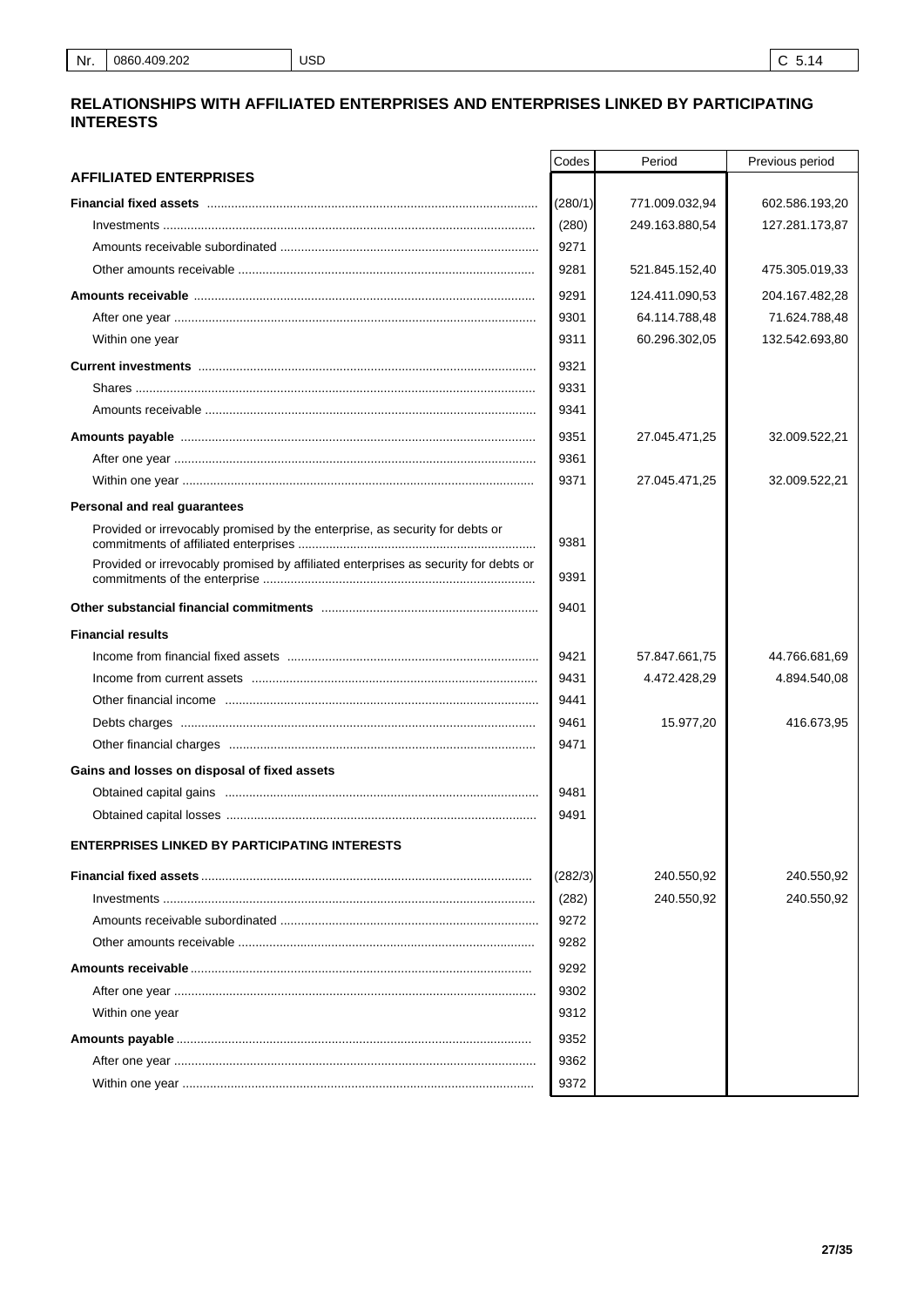### **RELATIONSHIPS WITH AFFILIATED ENTERPRISES AND ENTERPRISES LINKED BY PARTICIPATING INTERESTS**

**TRANSACTIONS WITH RELATED PARTIES OUTSIDE NORMAL MARKET CONDITIONS**

USD

**Mention of such operations if they are material, stating the amount of these transactions, the nature of the relationship with the related party and other information about the transactions necessary for the understanding of the financial position of the company:**

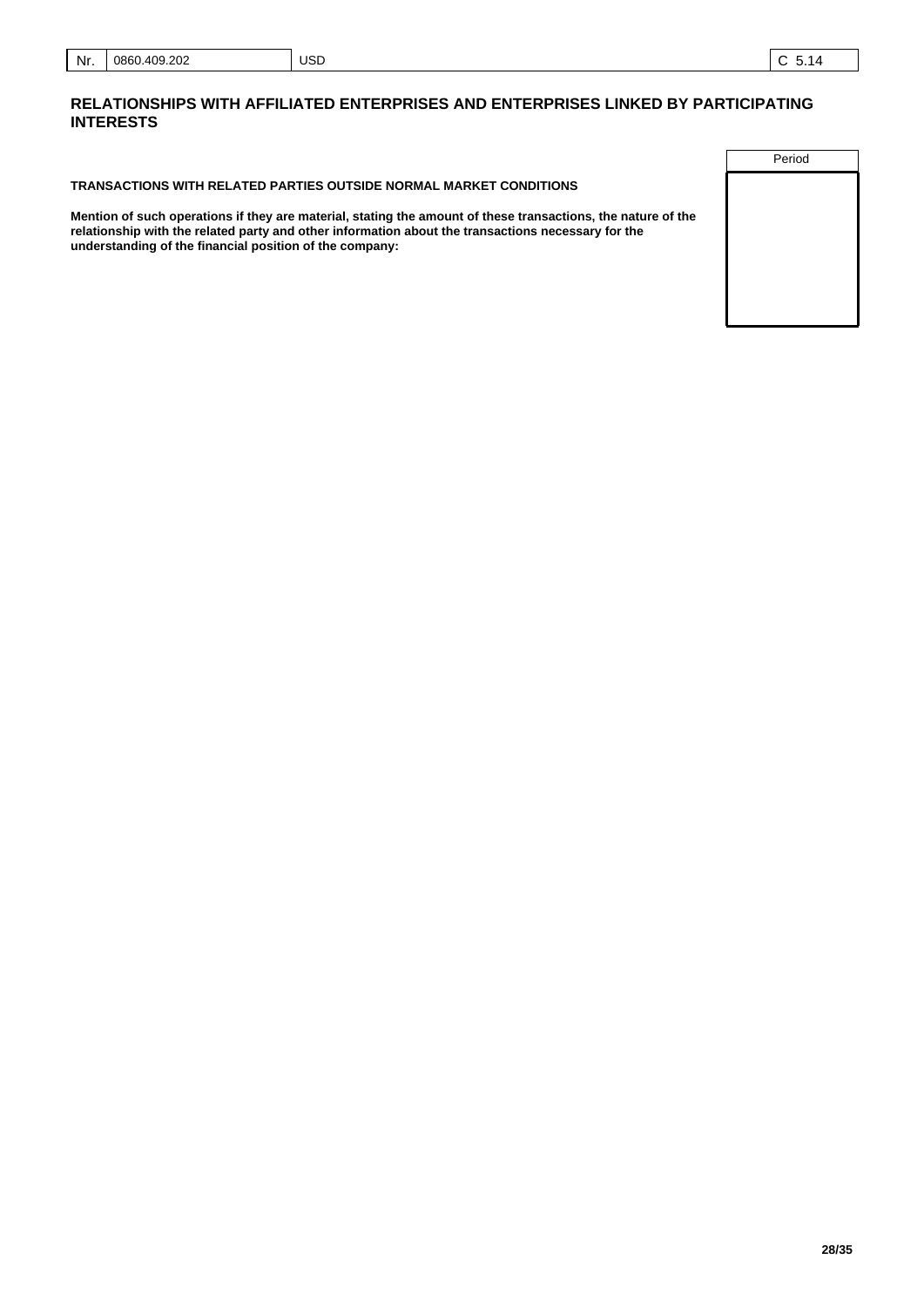# **FINANCIAL RELATIONSHIPS WITH**

|                                                                                                                                                                                                                                                                                         | Codes | Period       |
|-----------------------------------------------------------------------------------------------------------------------------------------------------------------------------------------------------------------------------------------------------------------------------------------|-------|--------------|
| DIRECTORS AND MANAGERS, INDIVIDUALS OR BODIES CORPORATE WHO CONTROL<br>THE ENTERPRISE WITHOUT BEING ASSOCIATED THEREWITH OR OTHER ENTERPRISES<br>CONTROLLED BY THESE PERSONS, OTHER ENTERPRISES CONTROLLED BY THE SUB<br><b>B. MENTIONED PERSONS WITHOUT BEING ASSOCIATED THEREWITH</b> |       |              |
| Amounts receivable from these persons                                                                                                                                                                                                                                                   | 9500  |              |
| Conditions on amounts receivable                                                                                                                                                                                                                                                        |       |              |
|                                                                                                                                                                                                                                                                                         |       |              |
| Guarantees provided in their favour                                                                                                                                                                                                                                                     | 9501  |              |
| Guarantees provided in their favour - Main condition                                                                                                                                                                                                                                    |       |              |
|                                                                                                                                                                                                                                                                                         |       |              |
| Other significant commitments undertaken in their favour                                                                                                                                                                                                                                | 9502  |              |
| Other significant commitments undertaken in their favour - Main condition                                                                                                                                                                                                               |       |              |
|                                                                                                                                                                                                                                                                                         |       |              |
| Amount of direct and indirect remunerations and pensions, included in the income statement, as<br>long as this disclosure does not concern exclusively or mainly, the situation of a single identifiable<br>person                                                                      |       |              |
|                                                                                                                                                                                                                                                                                         | 9503  | 1.366.846,35 |
|                                                                                                                                                                                                                                                                                         | 9504  |              |
|                                                                                                                                                                                                                                                                                         |       |              |

|                                                                                                                                                                                                                               | Codes | Period     |
|-------------------------------------------------------------------------------------------------------------------------------------------------------------------------------------------------------------------------------|-------|------------|
| AUDITORS OR PEOPLE THEY ARE LINKED TO                                                                                                                                                                                         |       |            |
|                                                                                                                                                                                                                               |       |            |
| <b>Auditor's fees</b>                                                                                                                                                                                                         | 9505  | 13.194,00  |
| Fees for exceptional services or special missions executed in the company by the auditor                                                                                                                                      |       |            |
|                                                                                                                                                                                                                               |       |            |
|                                                                                                                                                                                                                               | 95061 |            |
|                                                                                                                                                                                                                               | 95062 |            |
| Other missions external to the audit manufactured and the substitution of the state and the state of the substantial of the substantial of the state and the state of the state of the state of the state of the state of the | 95063 |            |
| Fees for exceptional services or special missions executed in the company by people<br>they are linked to                                                                                                                     |       |            |
|                                                                                                                                                                                                                               | 95081 |            |
|                                                                                                                                                                                                                               | 95082 | 103.760,25 |
|                                                                                                                                                                                                                               | 95083 | 5.359,67   |
|                                                                                                                                                                                                                               |       |            |

**Mention related to article 133 paragraph 6 from the Companies Code**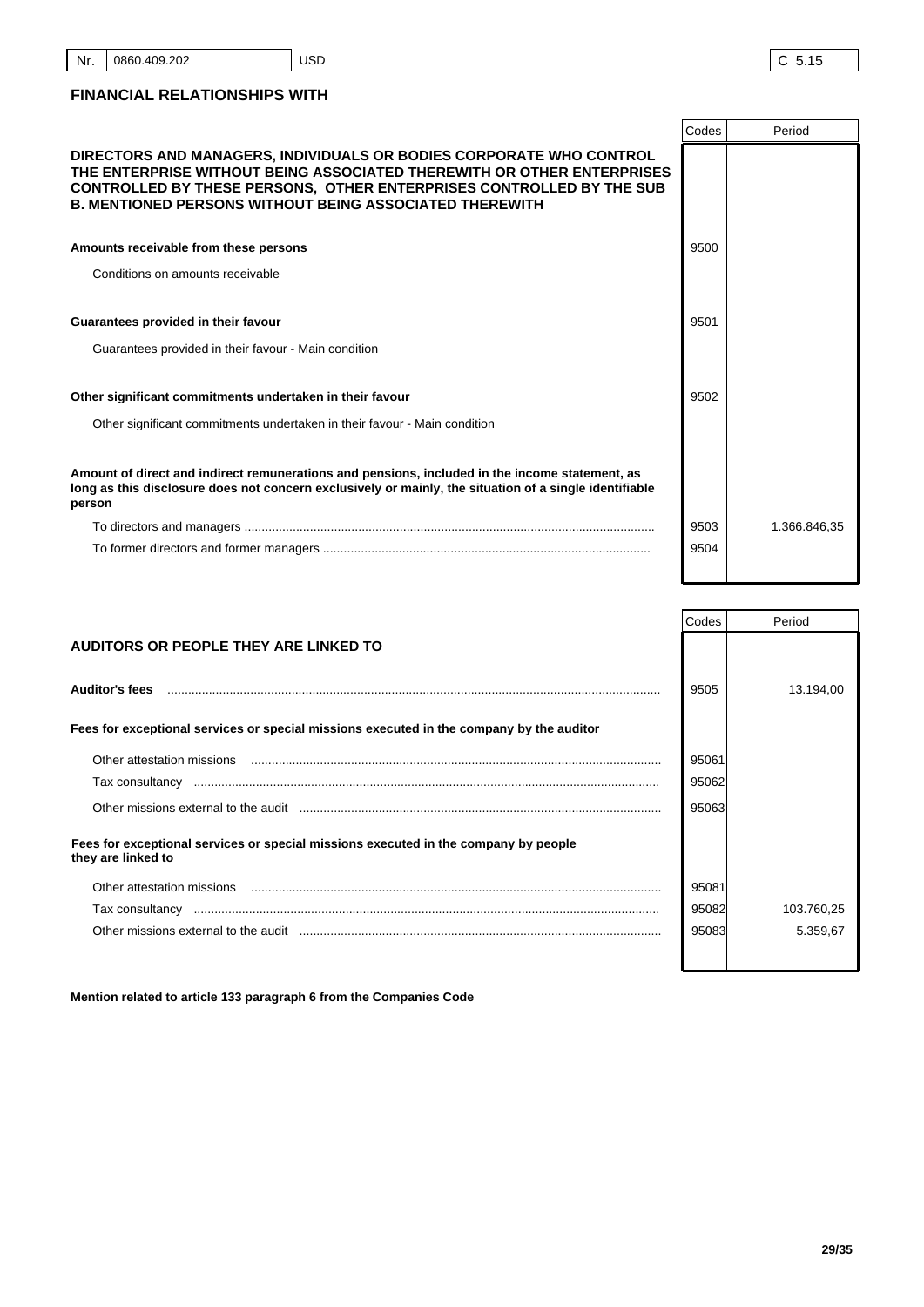## **INFORMATION RELATING TO CONSOLIDATED ACCOUNTS**

#### **INFORMATION THAT MUST BE PROVIDED BY EACH COMPANY, THAT IS SUBJECT OF COMPANY LAW ON THE CONSOLIDATED ANNUAL ACCOUNTS OF ENTERPRISES**

**The enterprise has drawn up publiced a consolidated annual statement of accounts and a management report\***

**The enterprise has not published a consolidated annual statement of accounts and a management report, since it is exempt for this obligation for the following reason\***

The enterprise and its subsidiaries on consolidated basis exceed not more than one of the limits mentioned in art. 16 of Company Law\*

The enterprise itself is a subsidiary of an enterprise which does prepare and publish consolidated accounts, in which her yearly statement of accounts is included\*

If yes, justification of the compliance with all conditions for exemption set out in art. 113 par. 2 and 3 of Company Law:

Name, full address of the registered office and, for an enterprise governed by Belgian Law, the company number of the parent company preparing and publishing the consolidated accounts required:

#### **INFORMATION TO DISCLOSE BY THE REPORTING ENTERPRISE BEING A SUBSIDIARY OR A JOINT SUBSIDIARY**

Name, full address of the registered office and, for an enterprise governed by Belgian Law, the company number of the parent company(ies) and the specification whether the parent company(ies) prepare(s) and publish(es) consolidated annual accounts in which the annual accounts of the enterprise are included\*\*

**Saverex NV**

**De Gerlachekaai 20**

**2000 Antwerpen, Belgium**

**0436.287.291**

**The enterprise drawns up consolidated annual accounts data for the major part of the enterprise**

If the parent company(ies) is (are) (an) enterprise(s) governed by foreign law disclose where the consolidated accounts can be obtained\*\*

Delete where no appropriate.

Where the accounts of the enterprise are consolidated at different levels, the information should be given for the consolidated aggregate at the highest level on the one hand and the lowest level on the other hand of which the enterprise is a subsidiary and for which consolidated accounts are prepared and published.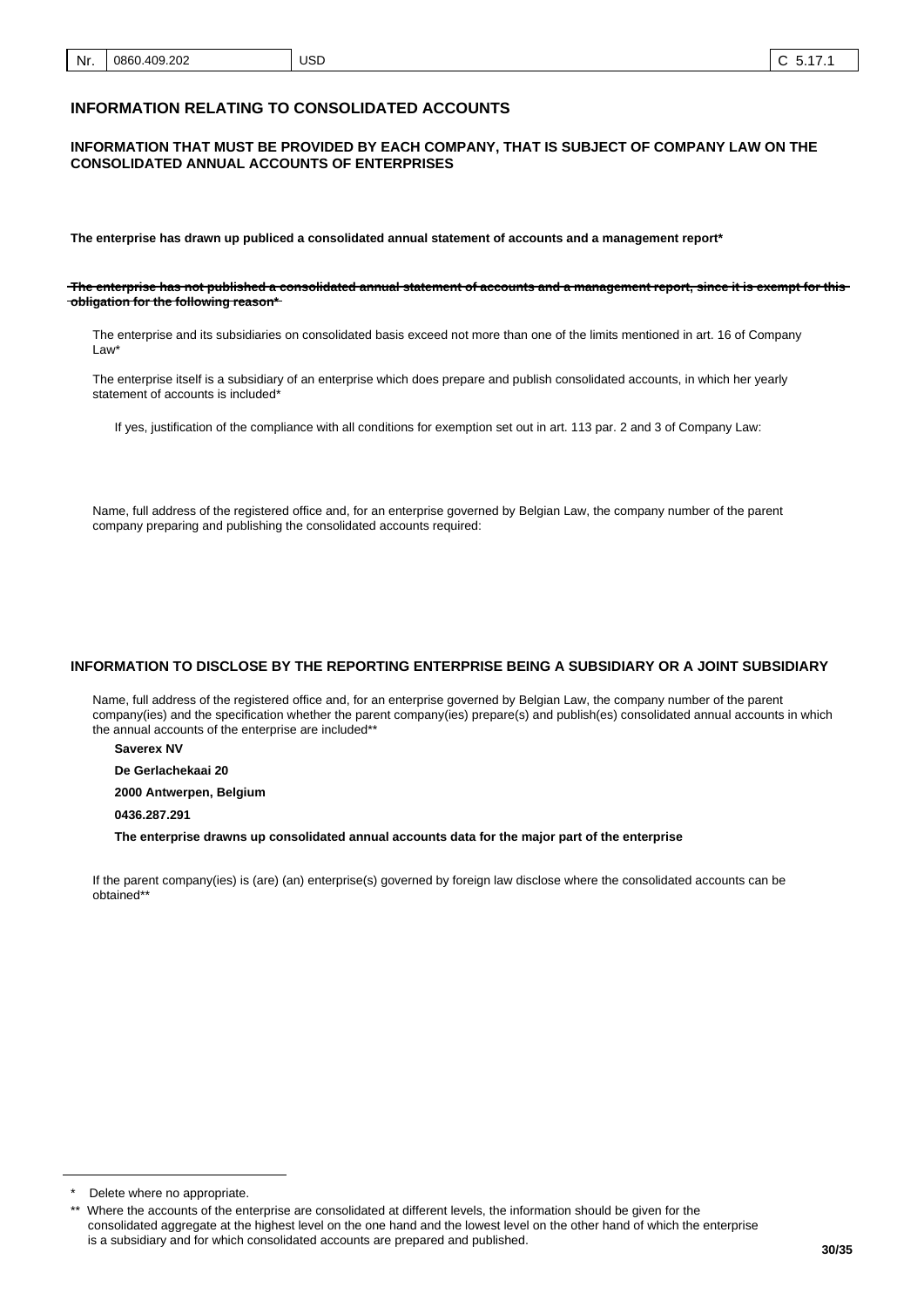| Nr. | 0860.409.202<br>___ | <b>USD</b> |  |
|-----|---------------------|------------|--|
|-----|---------------------|------------|--|

## **FINANCIAL RELATIONSHIPS OF THE GROUP LED BY THE COMPANY IN BELGIUM WITH THE AUDITOR(S) OR PEOPLE HE (THEY) IS (ARE) LINKED TO**

|                                                                                                                                                                                                                          | Codes | Period     |
|--------------------------------------------------------------------------------------------------------------------------------------------------------------------------------------------------------------------------|-------|------------|
| Mentions related to article 134, paragraphs 4 and 5 from the Companies Law                                                                                                                                               |       |            |
| Auditor's fees for carrying out an auditor's mandate on the level of the group led by the company that<br>publishes the information www.communication.com/news/communications/communications/communications/communicatio | 9507  | 325.683,00 |
| Fees for exceptional services or special missions executed in this group by the auditor(s)                                                                                                                               |       |            |
| Other attestation missions                                                                                                                                                                                               | 95071 | 39.582,00  |
|                                                                                                                                                                                                                          | 95072 |            |
| Other missions external to the audit measurement contained and contained and contained and contained and conta                                                                                                           | 95073 | 6.000.00   |
| Fees for the people they are linked to the auditor(s) for carrying out an auditor's mandate on the level<br>of the group led by the company that publishes the information <i>manumumumumumumumumum</i>                  | 9509  |            |
| Fees for exceptional services or special missions executed in this group by the people they are linked<br>to the auditor(s)                                                                                              |       |            |
| Other attestation missions                                                                                                                                                                                               | 95091 |            |
|                                                                                                                                                                                                                          | 95092 | 103.760.25 |
| Other missions external to the audit                                                                                                                                                                                     | 95093 |            |

**Mention related to article 133, paragraph 6 from the Companies Law**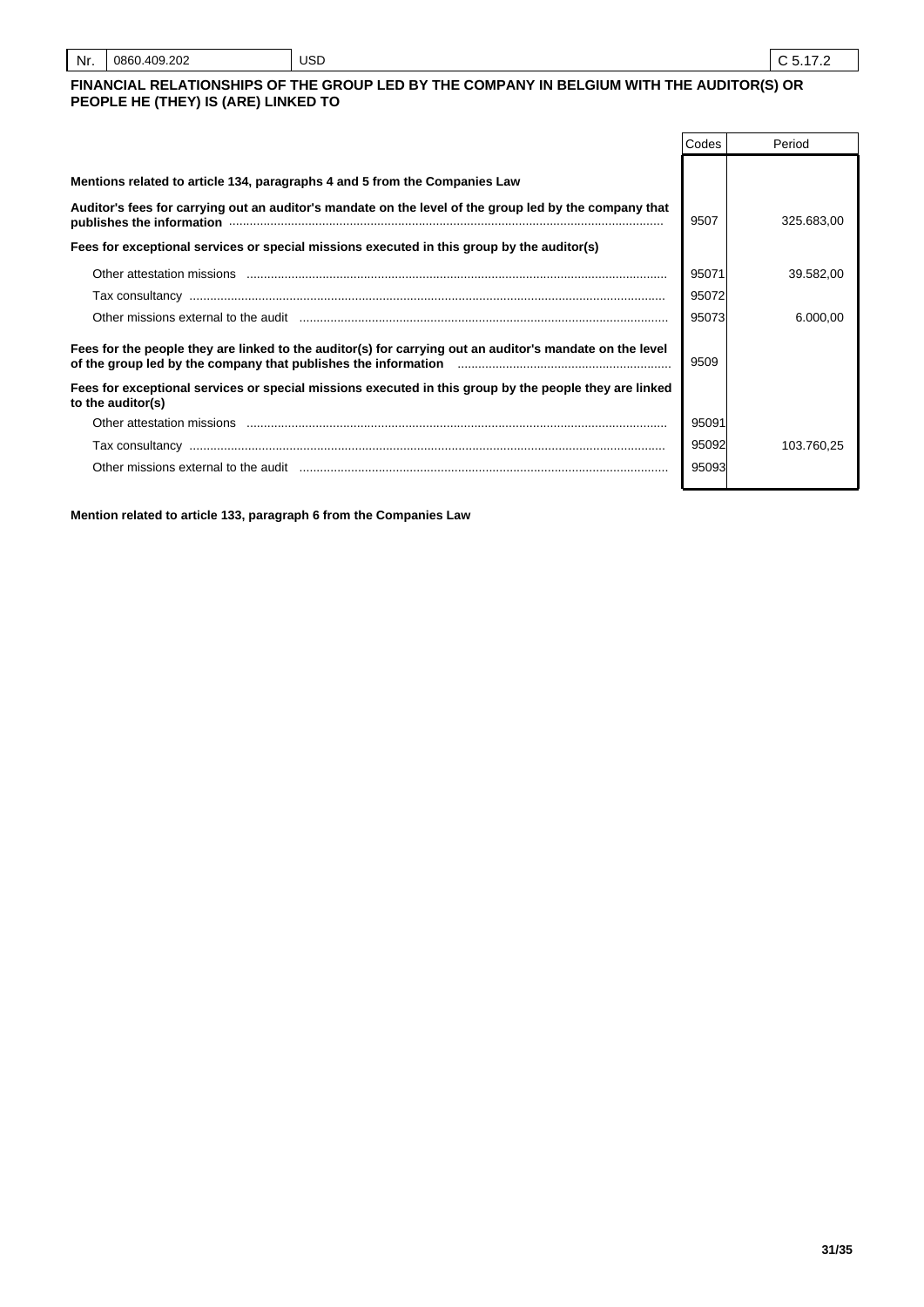#### **SOCIAL REPORT**

Numbers of joint industrial committees which are competent for the enterprise:

## **STATEMENT OF THE PERSONS EMPLOYED EMPLOYEES FOR WHOM THE COMPANY HAS SUBMITTED A DIMONA DECLARATION OR ARE RECORDED IN THE GENERAL PERSONNEL REGISTER**

| During the period               | Codes | Total        | 1. Men       | 2. Women   |
|---------------------------------|-------|--------------|--------------|------------|
| Average number of employees     |       |              |              |            |
|                                 | 1001  | 11,2         | 6,5          | 4,7        |
|                                 | 1002  | 1,8          |              | 1,8        |
|                                 | 1003  | 12,8         | 6,6          | 6,2        |
| Number of hours actually worked |       |              |              |            |
|                                 | 1011  | 21.554       | 12.593       | 8.961      |
|                                 | 1012  | 3.038        |              | 3.038      |
|                                 | 1013  | 24.592       | 12.593       | 11.999     |
| <b>Personnel costs</b>          |       |              |              |            |
|                                 | 1021  | 2.129.138,00 | 1.512.539,63 | 616.598,37 |
|                                 | 1022  | 219.417,69   |              | 219.417,69 |
|                                 | 1023  | 2.348.555,69 | 1.512.539,63 | 836.016,06 |
|                                 | 1033  |              |              |            |

| During the previous period | Codes                        | P. Total                       | 1P. Men                       | 2P. Women                     |
|----------------------------|------------------------------|--------------------------------|-------------------------------|-------------------------------|
|                            | 1003<br>1013<br>1023<br>1033 | 15,6<br>26.543<br>2.569.003,72 | 8,6<br>13.445<br>1.301.200,38 | 7,0<br>13.098<br>1.267.803,34 |
|                            |                              |                                |                               |                               |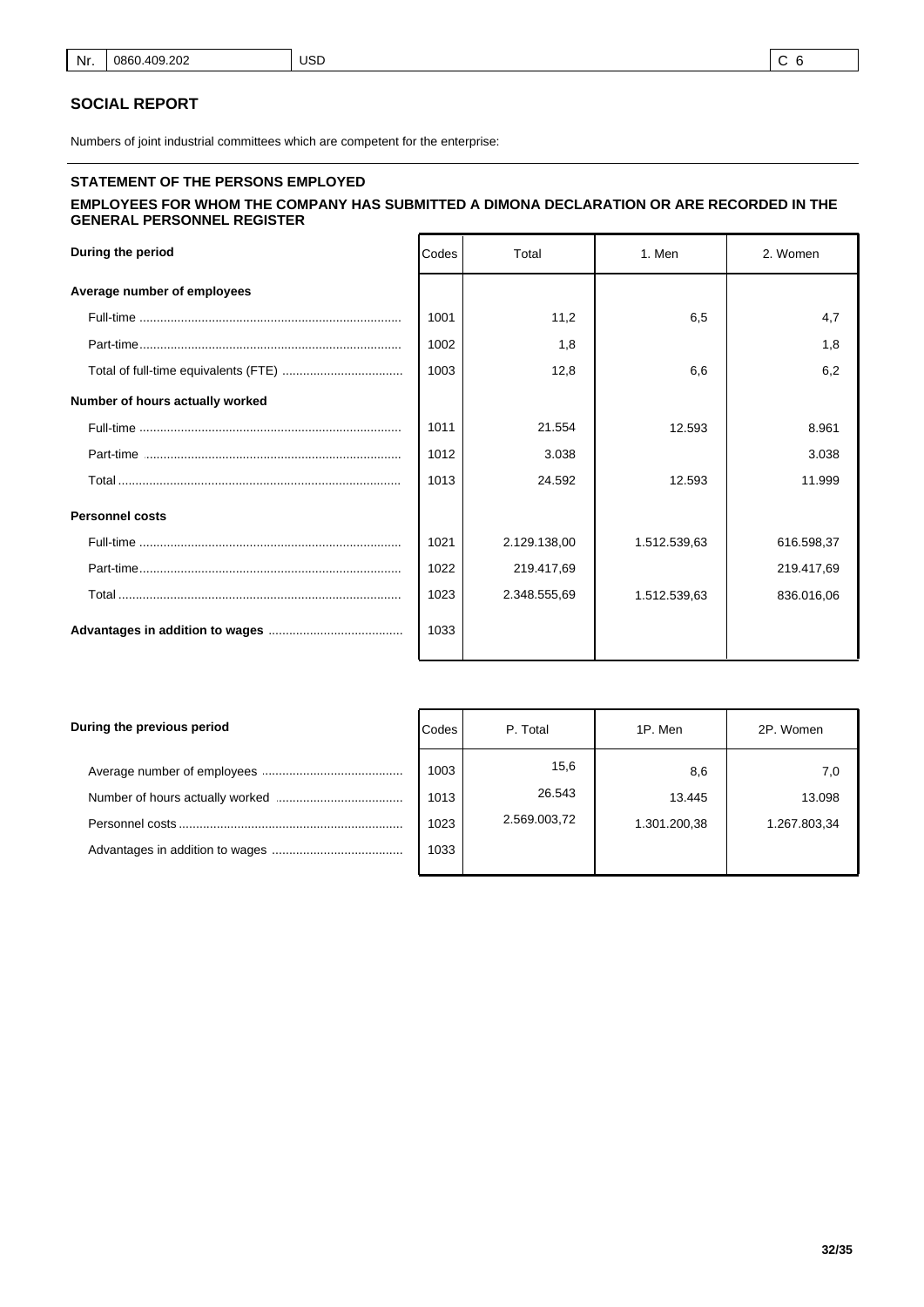| At the closing date of the period                          | Codes | 1. Full-time | 3. Total in full-time<br>2. Part-time<br>equivalents |      |
|------------------------------------------------------------|-------|--------------|------------------------------------------------------|------|
| <b>Number of employees</b>                                 | 105   | 12           | 1                                                    | 12,9 |
| By nature of the employment contract                       |       |              |                                                      |      |
|                                                            | 110   | 12           | 1                                                    | 12,9 |
|                                                            | 111   |              |                                                      |      |
| Contract for the execution of a specifically assigned work | 112   |              |                                                      |      |
|                                                            | 113   |              |                                                      |      |
| According to the gender and by level of education          | 120   | 7            |                                                      | 7,0  |
|                                                            | 1200  |              |                                                      |      |
|                                                            | 1201  | 2            |                                                      | 2,0  |
| higher education (non-university)                          | 1202  | 3            |                                                      | 3,0  |
|                                                            | 1203  | 2            |                                                      | 2,0  |
|                                                            | 121   | 5            | 1                                                    | 5,9  |
|                                                            | 1210  |              |                                                      |      |
|                                                            | 1211  | 1            | 1                                                    | 1,9  |
|                                                            | 1212  | 3            |                                                      | 3,0  |
|                                                            | 1213  | 1            |                                                      | 1,0  |
| By professional category                                   |       |              |                                                      |      |
|                                                            | 130   |              |                                                      |      |
|                                                            | 134   | 12           | 1                                                    | 12,9 |
|                                                            | 132   |              |                                                      |      |
|                                                            | 133   |              |                                                      |      |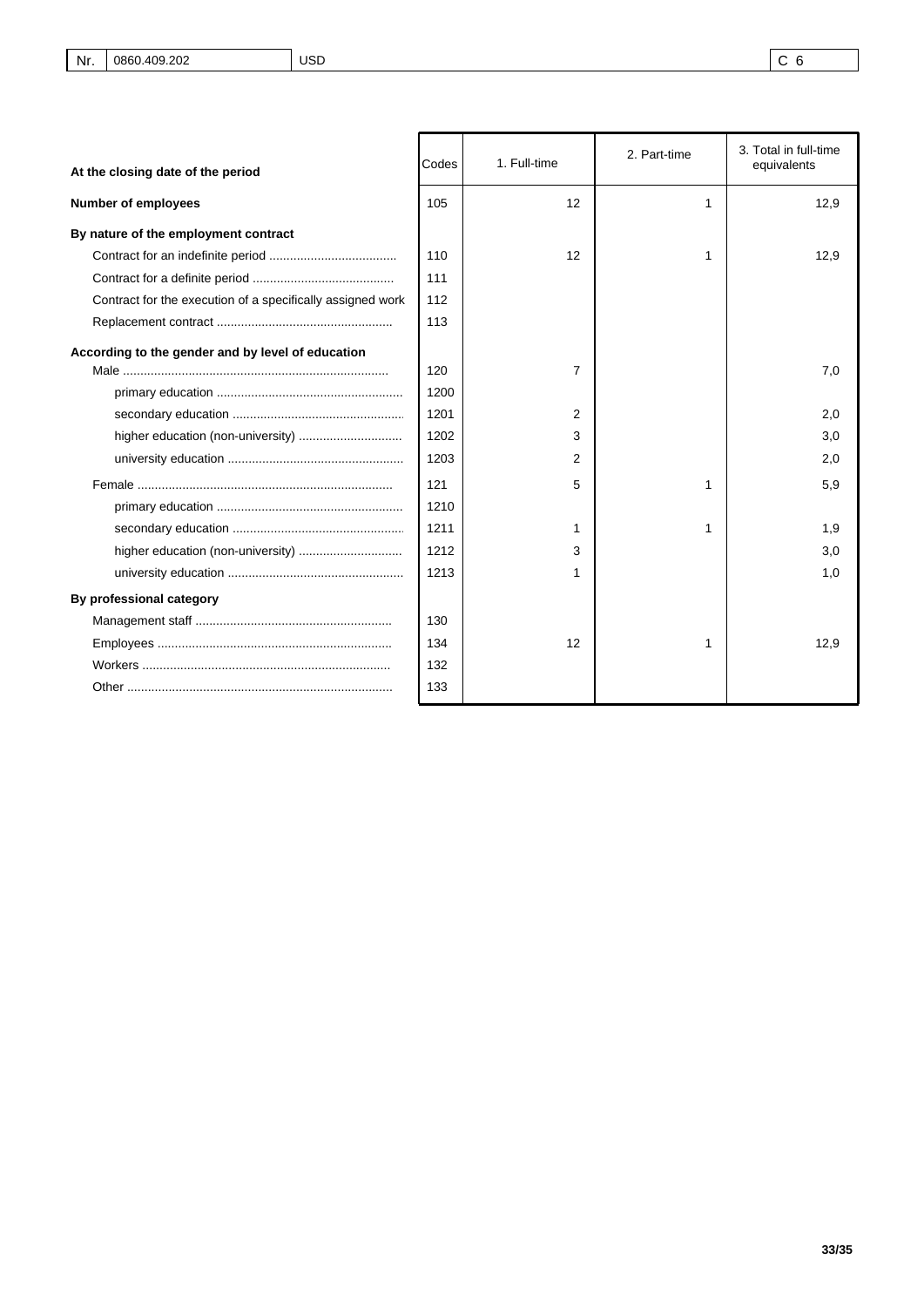## **HIRED TEMPORARY STAFF AND PERSONNEL PLACED AT THE ENTERPRISE'S DISPOSAL**

| During the period | <b>Codes</b> | 1. Temporary<br>personnel | 2. Persons placed<br>at the disposal<br>of the enterprise |
|-------------------|--------------|---------------------------|-----------------------------------------------------------|
|                   | 150          | 0,2                       |                                                           |
|                   | 151          | 395                       |                                                           |
|                   | 152          | 31.107.90                 |                                                           |

## **TABLE OF PERSONNEL CHANGES DURING THE PERIOD**

| <b>ENTRIES</b>                                                                                                                                                           | Codes | 1. Full-time | 2. Part-time | 3. Total in full-time<br>equivalents |
|--------------------------------------------------------------------------------------------------------------------------------------------------------------------------|-------|--------------|--------------|--------------------------------------|
| The number of employees for whom the company has<br>submitted a DIMONA declaration or are recorded in the<br>personnel register during the financial year in the general | 205   | 4            |              | 4.0                                  |
| By nature of the employment contract                                                                                                                                     |       |              |              |                                      |
|                                                                                                                                                                          | 210   | 2            |              | 2.0                                  |
|                                                                                                                                                                          | 211   | 2            |              | 2,0                                  |
| Contract for the execution of a specifically assigned work                                                                                                               | 212   |              |              |                                      |
|                                                                                                                                                                          | 213   |              |              |                                      |

| <b>DEPARTURES</b>                                                                                                                                                   | Codes | 1. Full-time | 2. Part-time | 3. Total in full-time<br>equivalents |  |
|---------------------------------------------------------------------------------------------------------------------------------------------------------------------|-------|--------------|--------------|--------------------------------------|--|
| The number of employees with a in the DIMONA<br>declaration indicated or in the general personnel register<br>listed date of termination of the contract during the |       | 25           |              | 25,8                                 |  |
| By nature of the employment contract                                                                                                                                |       |              |              |                                      |  |
|                                                                                                                                                                     | 310   | 3            |              | 3,8                                  |  |
|                                                                                                                                                                     | 311   | 22           |              | 22,0                                 |  |
| Contract for the execution of a specifically assigned work.                                                                                                         | 312   |              |              |                                      |  |
|                                                                                                                                                                     | 313   |              |              |                                      |  |
| According to the reason for termination of the<br>employment contract                                                                                               |       |              |              |                                      |  |
|                                                                                                                                                                     | 340   |              |              |                                      |  |
|                                                                                                                                                                     | 341   |              |              | 1,0                                  |  |
|                                                                                                                                                                     | 342   |              |              |                                      |  |
|                                                                                                                                                                     | 343   | 24           |              | 24,8                                 |  |
| Of which the number of persons who continue to<br>render services to the enterprise at least<br>half-time on a self-employed basis                                  | 350   |              |              |                                      |  |